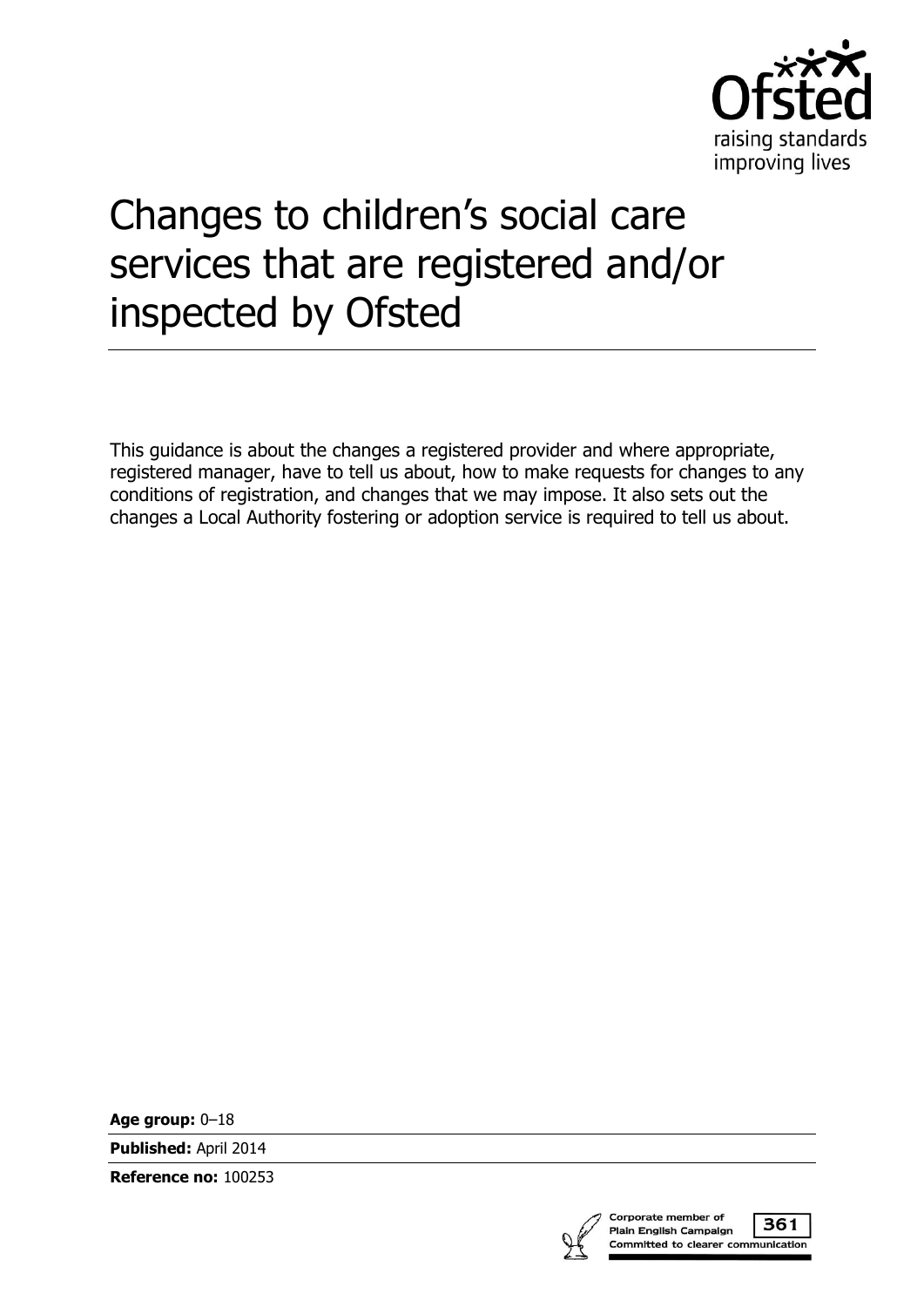The Office for Standards in Education, Children's Services and Skills (Ofsted) regulates and inspects to achieve excellence in the care of children and young people, and in education and skills for learners of all ages. It regulates and inspects childcare and children's social care, and inspects the Children and Family Court Advisory Support Service (Cafcass), schools, colleges, initial teacher training, work-based learning and skills training, adult and community learning, and education and training in prisons and other secure establishments. It assesses council children's services, and inspects services for looked after children, safeguarding and child protection.

If you would like a copy of this document in a different format, such as large print or Braille, please telephone 0300 123 1231, or email enquiries@ofsted.gov.uk.

You may reuse this information (not including logos) free of charge in any format or medium, under the terms of the Open Government Licence. To view this licence, visit www.nationalarchives.gov.uk/doc/open-government-licence/, write to the Information Policy Team, The National Archives, Kew, London TW9 4DU, or email: psi@nationalarchives.gsi.gov.uk.

This publication is available at www.ofsted.gov.uk/resources/100253.

Interested in our work? You can subscribe to our website for news, information and updates at www.ofsted.gov.uk/user.

Piccadilly Gate Store Street Manchester M1 2WD

T: 0300 123 1231 Textphone: 0161 618 8524 E: enquiries@ofsted.gov.uk W: www.ofsted.gov.uk

No. 100253 © Crown copyright 2012

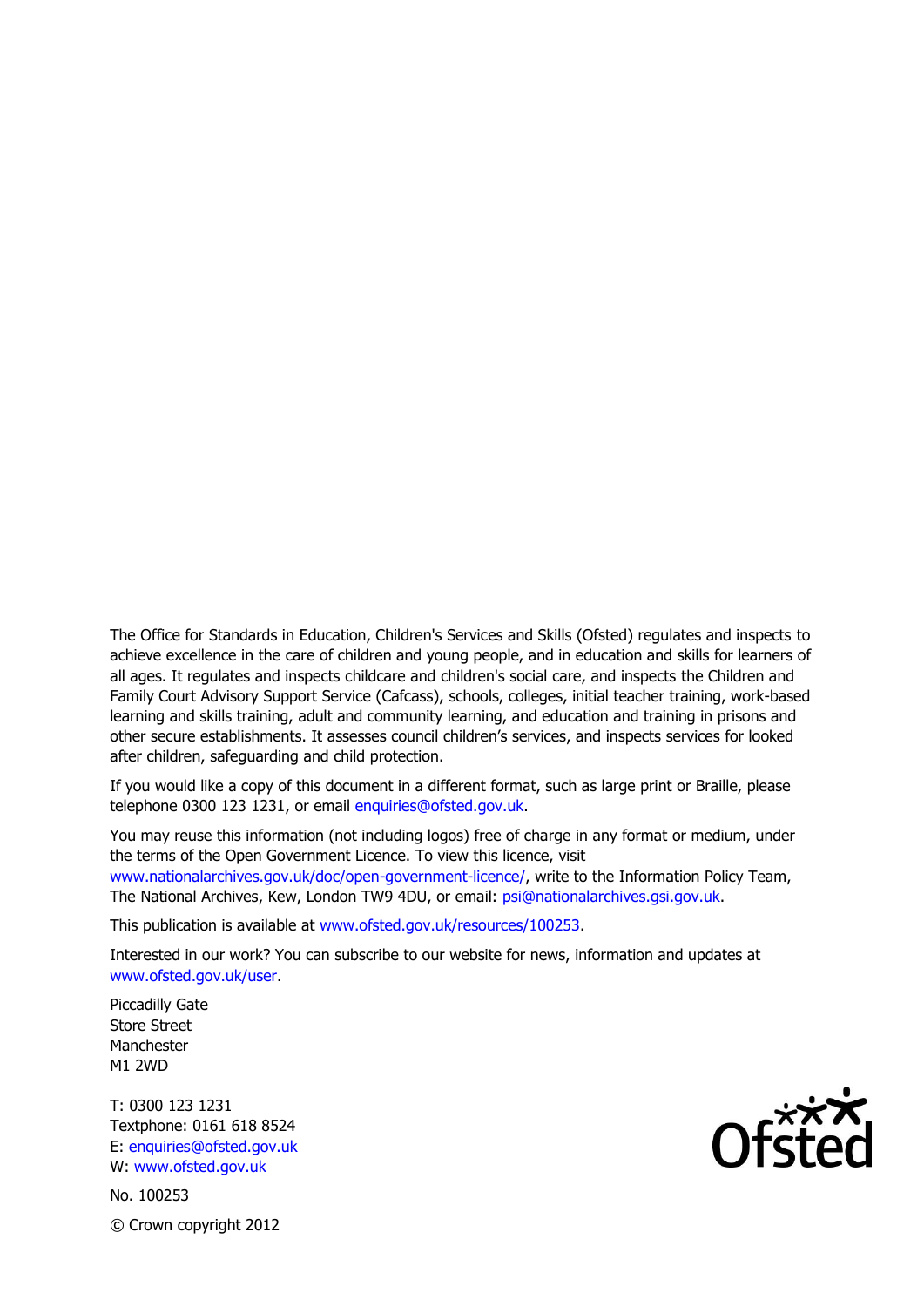# **Contents**

| <b>Introduction</b>                                                           | $\overline{\mathbf{4}}$ |
|-------------------------------------------------------------------------------|-------------------------|
| Changes to individuals associated with registration as a provider             | 5                       |
| Changes to the registered person                                              | 6                       |
| Change of responsible individual                                              | 6                       |
| Change of registered manager<br>What happens when a registered manager leaves | $\overline{7}$<br>8     |
| Requesting a change to your conditions of registration                        | 9                       |
| <b>Changes to your statement of purpose</b>                                   | 12                      |
| Other changes that you must tell us about                                     | 13                      |
| Changes to the symbol system that you use                                     | 14                      |
| Applying to register additional establishments or agencies                    | 14                      |
| Circumstances when a new application is required                              | 14                      |
| Circumstances where a new application is not required                         | 17                      |
| <b>Cancelling registration</b>                                                | 17                      |
| <b>Changes to a Local Authority fostering or adoption agency</b>              | 19                      |
| <b>How to obtain more information</b>                                         | 20                      |
| Useful legislation and guidance                                               | 20                      |
| Annex A: Checks on responsible individuals who are appointed to               |                         |
| supervise the management of a children's home which is registered with        |                         |
| <b>Ofsted</b>                                                                 | 21                      |
| Annex B: Changes to conditions of registration                                | 21                      |
| Annex C: Interim management arrangements (children's homes only)              | 29                      |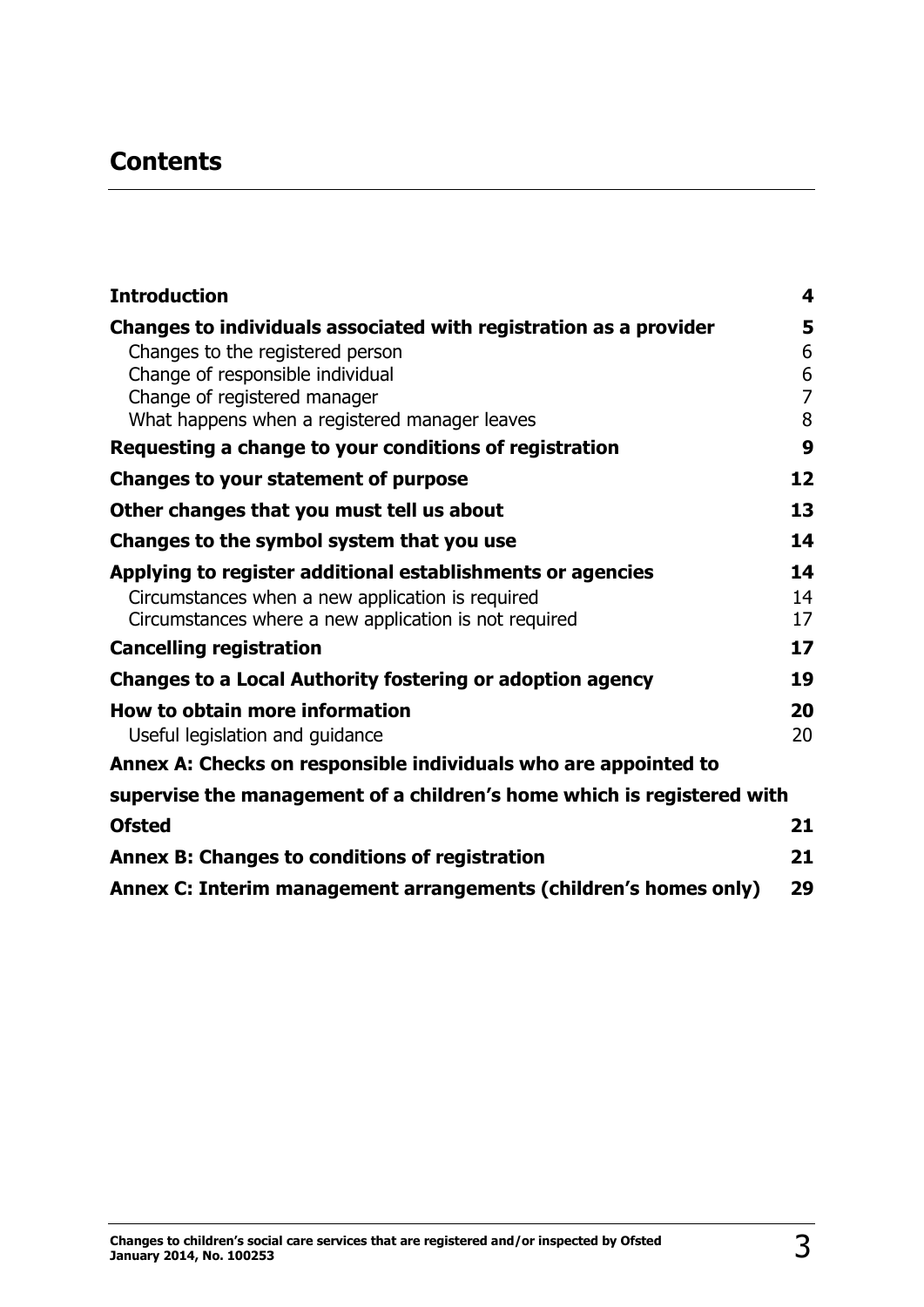

# <span id="page-3-0"></span>**Introduction**

- 1. Registered social care providers and registered managers must continue to meet any relevant regulations and conditions of registration placed on them by the Care Standards Act 2000 and associated regulations whilst they remain registered.<sup>1</sup> This includes notifying Ofsted about certain events and changes.<sup>2</sup>
- 2. This guidance explains what changes and events a registered provider and registered manager must tell us about if they operate or manage:
	- an adoption support agency
	- a children's home, including secure children's homes (these are types of establishment)
	- an independent fostering service
	- $\blacksquare$  a residential family centre (this is a type of establishment)
	- a residential holiday schemes for disabled children
	- a voluntary adoption agency.
- 3. This guidance also includes information about how a registered provider can request a change to their conditions of registration. Please note that there is separate guidance for providers of social work services.<sup>3</sup>
- 4. Local authority fostering and adoption services are not required to register with Ofsted but must tell us about certain changes. Paragraph 75 explains what changes and events Local Authority fostering and adoption services are required to tell us about.
- 5. Please see the *Guide to registration for children's social care services* for more information about registering as a social care provider with Ofsted. $4$  There is specific guidance on our website for all the establishments, agencies and residential holiday schemes for disabled children. These are listed in paragraph two.

 $\overline{a}$ 

<sup>&</sup>lt;sup>1</sup> The Care Standards Act 2000, [www.legislation.gov.uk/ukpga/2000/14/contents.](http://www.legislation.gov.uk/ukpga/2000/14/contents)  $^2$  The Children's Homes Regulations 2001;

[www.legislation.gov.uk/uksi/2001/3967/regulation/38/made](http://www.legislation.gov.uk/uksi/2001/3967/regulation/38/made)

The Adoption Support Agencies (England) and Adoption Agencies (Miscellaneous) Regulations 2005; [www.legislation.gov.uk/uksi/2005/2720/regulation/27/made](http://www.legislation.gov.uk/uksi/2005/2720/regulation/27/made)

The Fostering Services (England) Regulations 2011;

[www.legislation.gov.uk/uksi/2011/581/regulation/39/made](http://www.legislation.gov.uk/uksi/2011/581/regulation/39/made)

The Residential Family Centres Regulations

<sup>2002</sup>[;www.legislation.gov.uk/uksi/2002/3213/contents/made.](http://www.legislation.gov.uk/uksi/2002/3213/contents/made)

 $3$  Guide to registration for providers of social work services (130234), Ofsted, 2014; [www.ofsted.gov.uk/resources/130234](http://www.ofsted.gov.uk/resources/130234)

Guide to registration for children's social care services (090020), Ofsted, 2010; [www.ofsted.gov.uk/resources/guide-registration-for-childrens-social-care-services.](http://www.ofsted.gov.uk/resources/guide-registration-for-childrens-social-care-services)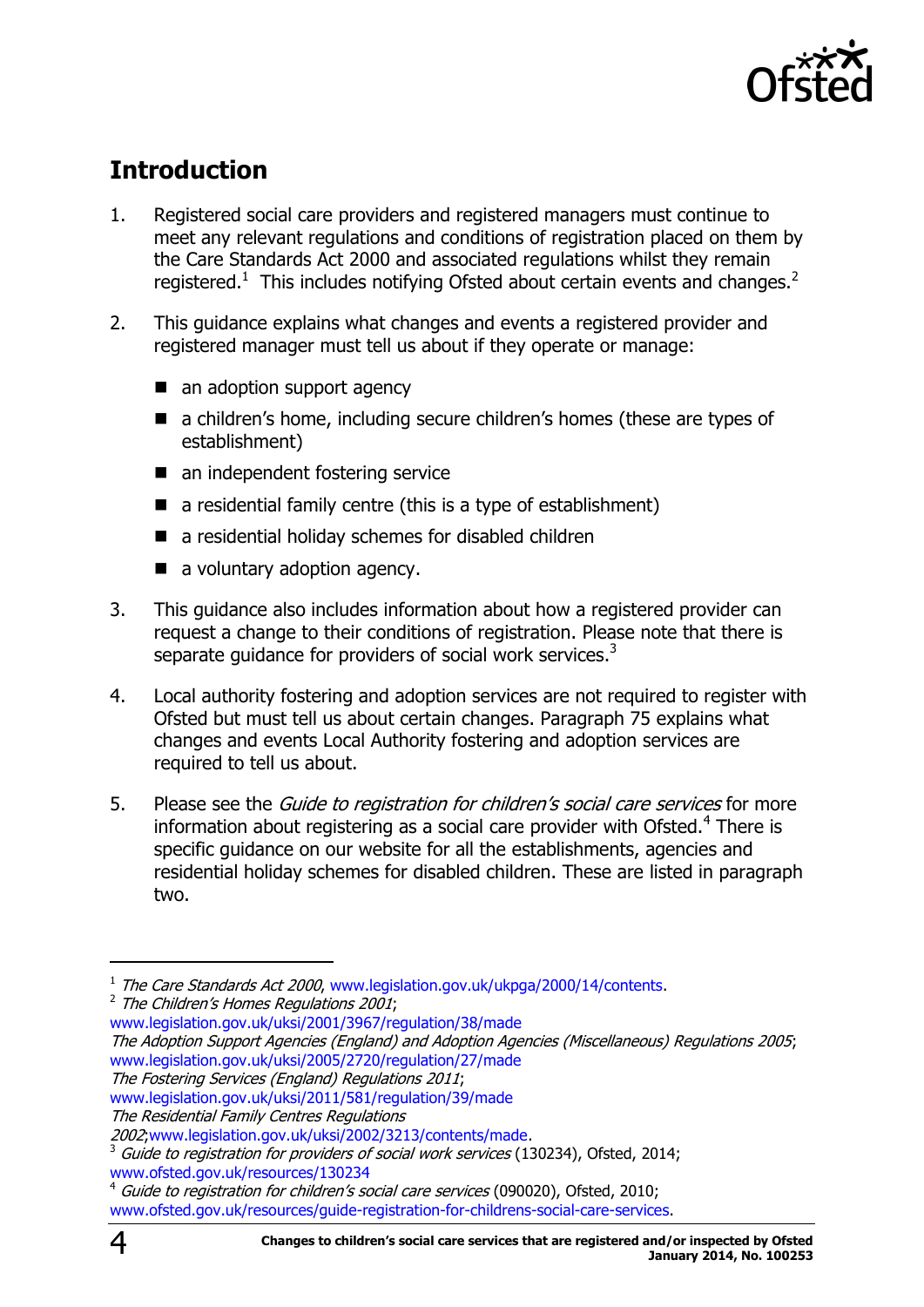

- 6. Once Ofsted has granted registration, there are a number of changes a provider can make that they have to tell us about and changes that a provider must ask us to agree to. These are:
	- changes to the registered provider
	- a change of responsible individual
	- a change of registered manager
	- a change to the statement of purpose
	- **E** applying for a change to the establishment's or agency's conditions of registration
	- **E** applying to register a new establishment or agency
	- **E** applying to buy an establishment or agency that is already registered
	- **E** applying to voluntarily cancel registration.
- 7. There are also a number of changes Ofsted can make. These include:
	- imposing a change to, removing or adding a condition or conditions of registration
	- restricting admissions to a children's home or a residential family centre.<sup>5</sup>
- 8. For information on action that we may take when a registered provider fails to comply with regulations or requirements please refer to the *Social care*  $compliance$  handbook which is available on our website.<sup>6</sup>

# <span id="page-4-0"></span>**Changes to individuals associated with registration as a provider**

- 9. A registered provider must notify Ofsted in writing when any of the following individuals change: $<sup>7</sup>$ </sup>
	- $\blacksquare$  anyone who makes up the 'registered provider', for example a director, manager, secretary, clerk, trustee, treasurer or a similar officer of the organisation (organisations only)
	- the responsible individual.

 $\overline{a}$ 

<sup>&</sup>lt;sup>5</sup> The Children and Young Persons Act 2008 inserted section 22B into The Care Standards Act 2000. This insertion gives us the power to serve a notice on a person who is registered in respect of a children's home or residential family centre to restrict the accommodation of children in the premises. <sup>6</sup> Social care compliance handbook (130242), Ofsted, 2013; [www.ofsted.gov.uk/resources/130242.](http://www.ofsted.gov.uk/resources/130242)

<sup>&</sup>lt;sup>7</sup> The Children's Homes Regulations 2001, Regulation 38; The Adoption Support Agencies (England) and Adoption Agencies (Miscellaneous) Regulations 2005, Regulation 27; The Fostering Services (England) Regulations 2011, regulation 39; The Residential Family Centres Regulations 2002, Regulation 28 (see note 2).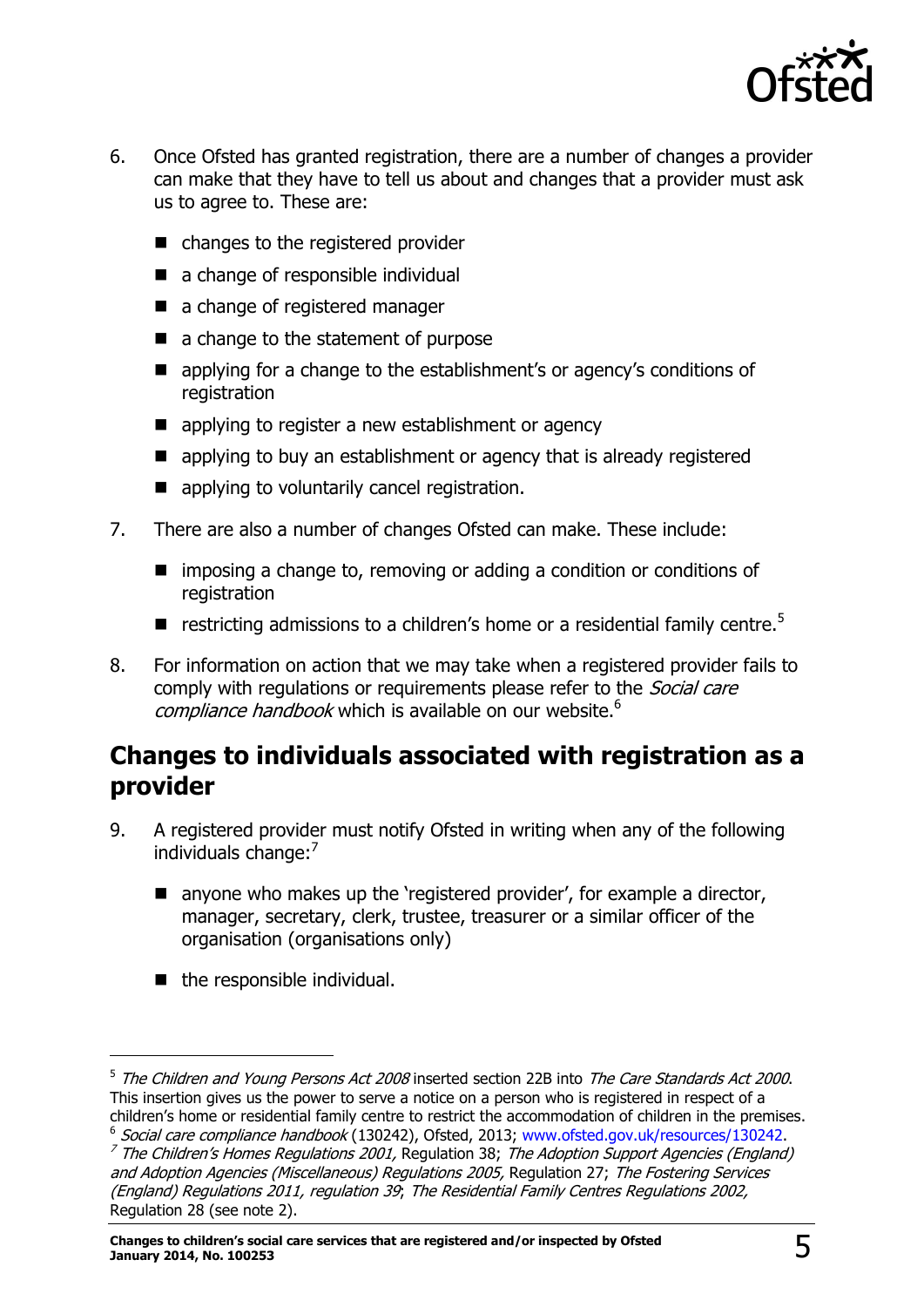

### <span id="page-5-0"></span>**Changes to the registered person**

- 10. The regulations require the registered provider to tell us when an individual who makes up the registered person changes. We expect a registered provider to notify us before any change to the individuals listed in paragraph five as soon as possible, but always within **14 days** of the change.
- 11. Registered providers may use form SC3 to tell us about changes to the registered person.<sup>8</sup> This form is available from our website or in hard copy: see paragraph 77 for our contact details.

### <span id="page-5-1"></span>**Change of responsible individual**

- 12. Where the registered provider is an organisation, they must appoint someone to represent their organisation (this person is known as the responsible individual). At the initial registration of a setting we undertake checks on this person.<sup>9</sup> Subsequently, the organisation must tell Ofsted when there is a change of responsible individual but we do not undertake checks on the person.<sup>10</sup> You can use form SC3 to tell us about this change. The detail must include:
	- $\blacksquare$  the new responsible individual's name
	- his or her address
	- $\blacksquare$  the position he or she holds within the organisation.
- 13. We expect the registered provider to notify Ofsted before the change of responsible individual takes place wherever possible, but always within **14 days** of the change. Annex A provides guidance on how Ofsted assesses the suitability of a new responsible individual not an already registered establishment or agency. This annex does not apply to residential holiday schemes for disabled children.
- 14. If the registered provider does not tell us that the responsible individual has changed 'as soon as practicably possible', $^{11}$  the provider has breached regulations or has committed an offence<sup>12</sup> and we may take action against the

<sup>&</sup>lt;sup>8</sup> SC3 Changes to individuals and premises (20110008), Ofsted, 2013;

www.ofsted.gov.uk/resources/sc3-changes-individuals-and-premises<br><sup>9</sup> See the 'People connected with a registration' section of the *Guide to registration for children's social* care (see note 3).

 $10$  Children's homes Regulations 2001, Regulations 6 and 38; The Adoption Support Agencies (England) and Adoption Agencies (Miscellaneous Amendments) Regulations 2005, Regulations 7, 27 and 29; The Fostering Services (England) Regulations 2011, Regulations 5 and 39; Residential Family Centres Regulations 2002, Regulations 5, 28 and 31 (see note 2).

 $11$  Ofsted determines that 'as soon as practically possible usually means that Ofsted is notified within a few days of the change of responsible individual but at the most within 14 days of the change.

 $12$  Not telling Ofsted about a change of a responsible individual of a children's home, independent fostering agency and residential holiday scheme for disabled children is a breach of regulation. Not telling Ofsted about a change of responsible individual for a voluntary adoption agency, adoption support agency or residential family centre is an offence.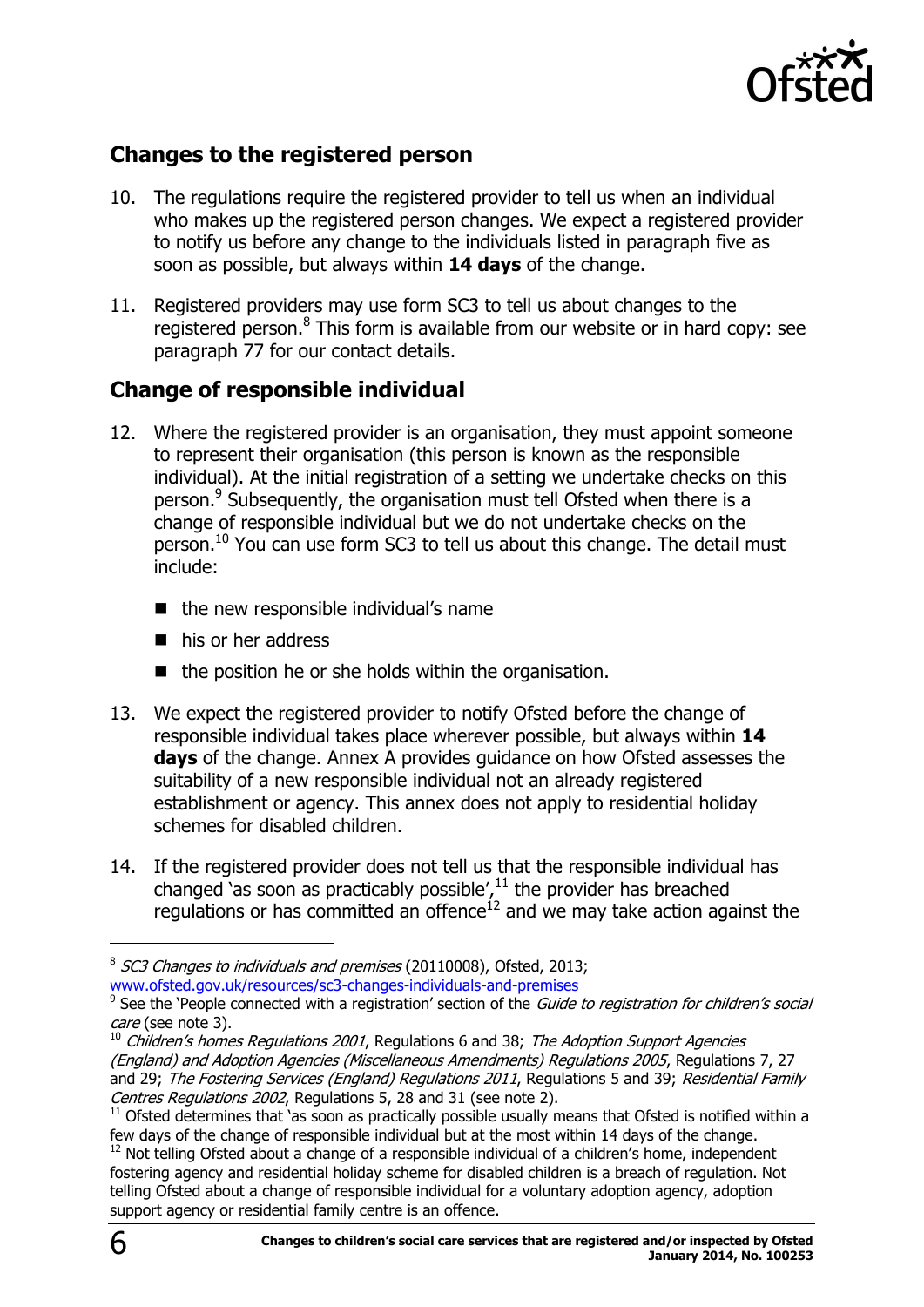

registered provider. For example, we may issue a statutory requirement notice: it is an offence not to comply with any statutory requirement notice we issue.

### <span id="page-6-0"></span>**Change of registered manager**

- 15. When a manager changes at the following establishments, agencies or holiday schemes for disabled children the new manager must apply for registration with Ofsted:
	- adoption support agencies
	- children's homes, including secure children's homes and schools dually registered as children's homes
	- independent fostering agencies
	- $\blacksquare$  residential family centres
	- residential holiday schemes for disabled children.
- 16. Regulations require the registered provider to notify us in writing when a new manager is appointed.<sup>13</sup> We generally expect the registered provider to write to us within a few days of a manager being in post, but always within **14 days** of the manager's appointment. Guidance on the use of interim management arrangements in children's homes can be found at annex C.
- 17. Having a registered manager in post at all times helps to protect children, young people and adult service users. Therefore providers are expected to ensure that:
	- $\blacksquare$  the length of time registered establishments, agencies and residential holiday schemes for disabled children remain without a manager is minimised
	- managers register with Ofsted without delay. It is an offence to manage an establishment, agency or residential holiday scheme without registration if this is required by legislation.<sup>14</sup>

-

<sup>&</sup>lt;sup>13</sup> The Children's Homes Regulations 2001 Regulations 7 (2) and 38 (a); The Fostering Services (England) Regulations 2011, Regulation 6 (3) and 39 (1) (b); The Adoption Support Agencies (England) and Adoption Agencies (Miscellaneous Amendments) Regulations 2005 Regulation 8 (2), 27 (1) (a), 29 (1); The Residential Family Centre Regulations 2002, Regulation 6 (2), 28(a), 31 (1), see note 2.

<sup>&</sup>lt;sup>14</sup> Care Standards Act 2000, Section 11(1)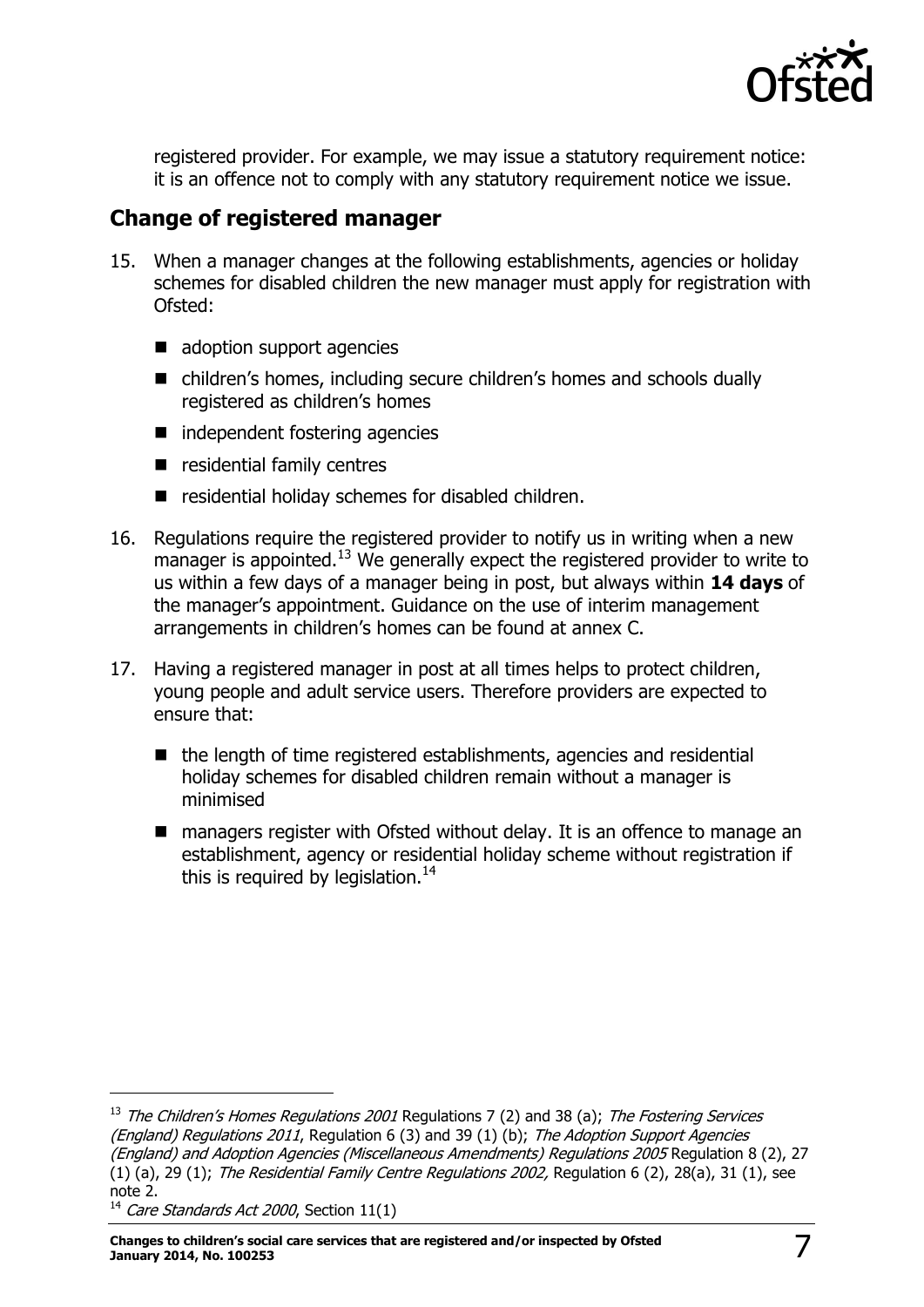

### <span id="page-7-0"></span>**What happens when a registered manager leaves**

- 18. It is a breach of regulations or an offence if the registered manager or registered provider do not tell us that the registered manager is to stop, or has stopped, managing a setting.<sup>15</sup> Ofsted may take action against the registered provider for a breach of the regulations and an offence may be committed in the event of non-compliance with any requirements that we make.
- 19. The registered provider should tell us when a manager leaves, unless they are certain that the manager has already notified us. This will ensure that they have not breached regulations<sup>16</sup> (children's homes, fostering services) or committed an offence (adoption support agencies and residential family centres).
- 20. If we find out that a manager has stopped managing an establishment, agency or residential holiday scheme for disabled children $17$  and Ofsted has not been informed by the registered provider or the manager, we write to the manager and the registered provider to tell them that they may have breached regulations or committed an offence. We may also take enforcement action.

### **How long can an establishment, agency or residential holiday scheme for disabled children operate without a manager?**

- 21. The registered provider should ensure that a manager's contract of employment provides a sufficient period of notice within which they can recruit and register a new manager when the current manager is leaving.
- 22. At inspection, if there is no registered manager in post and no application in progress without reasonable cause, this will affect the inspection judgement. Please see specific guidance in conducting inspections for each service type. We also have specific guidance on when we accept interim management arrangements for children's homes. Please see annex C for more information.

<sup>&</sup>lt;sup>15</sup> The Children's Homes Regulations 2001 Regulation 38 (b); The Fostering Services (England) Regulations 2011 Regulation 39 (1) (b); The Residential Family Centre Regulations 2002, Regulation 28(b) and 31, see note 2; The Adoption Support Agencies (England) and Adoption Agencies (Miscellaneous Amendments) Regulations 2005, Regulation 27 (1) (b). Although the manager of a voluntary adoption agency is not required to register with Ofsted, we must still be informed if the manager changes.

<sup>&</sup>lt;sup>16</sup> This applies to children's homes, independent fostering agencies and residential holiday schemes for disabled children

 $17$  For example, we could discover this because we telephone or inspect the service and find out that the registered manager has ceased managing the service.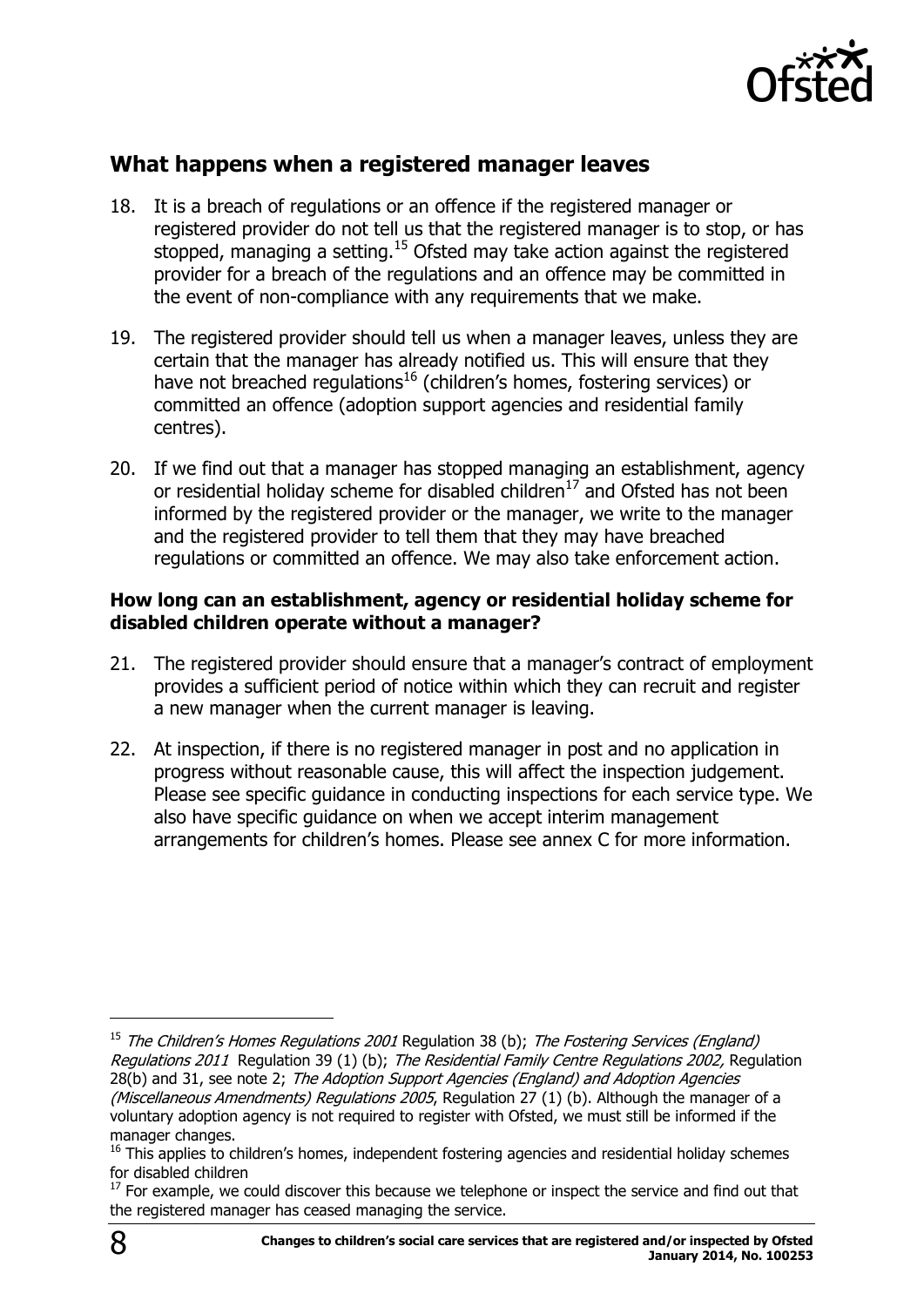

### **When does a new manager have to apply for registration?**

- 23. Once in post, a manager of a registered establishment or agency must apply to Ofsted for registration as soon as possible but at a maximum of 28 days from the first date of their employment.<sup>18</sup> This is to minimise the risk that unsuitable people manage establishments or agencies for vulnerable children and adults.
- 24. Where we do not receive an application from a manager within 28 days we will consider whether we need to take any action to protect and promote vulnerable children's and adults' welfare. It is an offence<sup>19</sup> to manage an establishment, agency or residential holiday scheme without registration.<sup>20</sup>

#### **Registering a new manager at an already registered establishment, agency or residential holiday scheme for disabled children**

- 25. We undertake fitness checks, interview the applicant, assess whether his or her skills, knowledge and qualifications meet the requirements of regulation and make a decision to register or refuse the application.
- 26. The applicant must meet the same requirements as a proposed registered manager of a new establishment, agency or residential holiday scheme for disabled children. He or she has the same rights of appeal about our decision to refuse registration. Please refer to information in our Guide to registration for children's social care services. 21

# <span id="page-8-0"></span>**Requesting a change to your conditions of registration**

27. The registered provider can apply to vary, remove or change a condition of registration by making a written request and paying a fee. Before requesting a change, please also read Annex A of the *Guide to registration for children's* social care services. <sup>22</sup> This guidance explains what conditions we set on a regular basis and how we decide whether particular conditions are necessary for an individual establishment or agency.

<sup>&</sup>lt;sup>18</sup> The Adoption Support Agencies (England) and Adoption Agencies (Miscellaneous Amendments) Regulations 2005, Regulation 26(1)(a)&(b);

The Children's homes Regulations 2001, Regulation 37 (1)(a)&(b);

The Residential Family Centre Regulations 2002, Regulation 27(1)(a)&(b)

The Fostering Services (England) Regulations 2011, Regulation 38(1)

 $19$  Care Standards Act 2000, Section 11(1)

 $20$  A manager of a voluntary adoption agency does not require registration with Ofsted.

<sup>&</sup>lt;sup>21</sup> See note below.

 $^{22}$  Guide to registration for children's social care services (090020), Ofsted, 2014; [www.ofsted.gov.uk/resources/guide-registration-for-childrens-social-care-services.](http://www.ofsted.gov.uk/resources/guide-registration-for-childrens-social-care-services)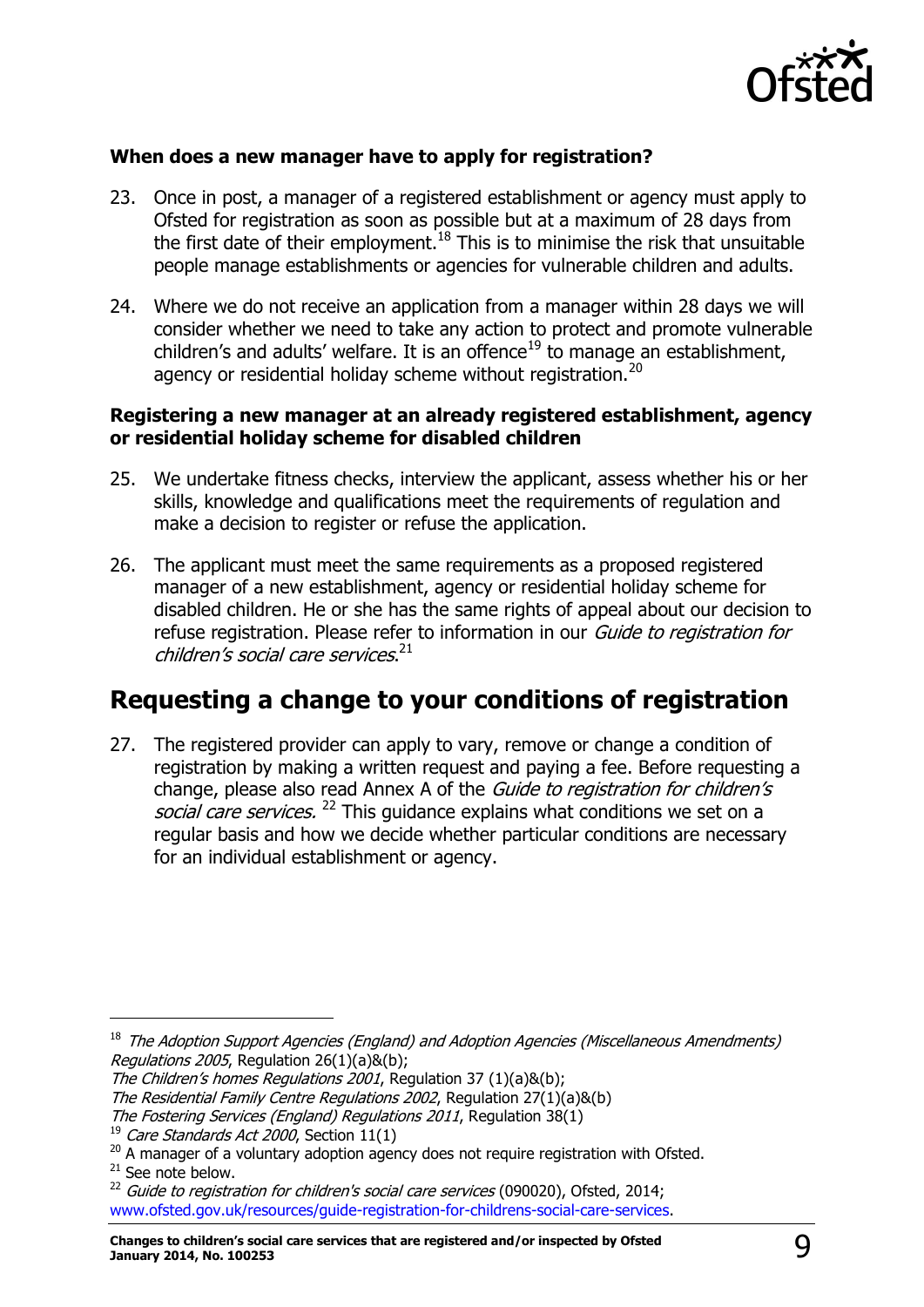

- 28. We only apply conditions of registration that do not:
	- $\blacksquare$  duplicate any requirements placed on providers and/or managers by the Care Standards Act 2000, or regulations made under this Act
	- conflict with or exempt a provider or manager from complying with any of the regulations made under the Care Standards Act 2000
	- $\blacksquare$  name an individual other than the registered person(s), as we have no powers to make or enforce conditions other than those that apply to registered person(s).  $23$

### **Making a variation application and decision<sup>24</sup>**

- 29. To apply for a variation please contact us using the details provided in paragraph 77. An inspector will contact the registered provider to discuss the variation request in order to decide whether the request is a minor or major variation.
- 30. For further service specific information about changes to conditions of registration please refer to Annex B.
- 31. There are two types of variation, a:
	- $\blacksquare$  minor variation: where we decide we do not need to visit the establishment or agency to agree to the variation and where the change to the registration is minimal. For example, the provider requests an addition to the overall numbers a children's home can accommodate and we know has the facilities to provide for this number of children and where the supporting documentation shows that all the necessary factors have been considered.
	- major variation: where we need to inspect the establishment or agency to find out whether the proposed change complies with legislative requirements. For example, when the application is for a significant increase in numbers and/or we need to check that any premises alterations are satisfactory.
- 32. There are different fees for minor and major variations. You can find out what these are in our leaflet *Variation fees for children's social care services*.<sup>25</sup>
- 33. Once the inspector has discussed whether it is an application for a major or minor variation, we send an *Application to vary or remove conditions of* registration form to complete in full and return to us. The responsible

<sup>&</sup>lt;sup>23</sup> 'The registered person' covers both the registered provider and registered manager.

 $24$  Care Standards Act 2000 (Registration) (England) Regulations 2010, Regulation 10, [www.legislation.gov.uk/uksi/2010/2130/regulation/10/made.](http://www.legislation.gov.uk/uksi/2010/2130/regulation/10/made)

Variation fees for children's social care services (090320), Ofsted, 2009; [www.ofsted.gov.uk/resources/variation-fees-for-childrens-social-care-services.](http://www.ofsted.gov.uk/resources/variation-fees-for-childrens-social-care-services)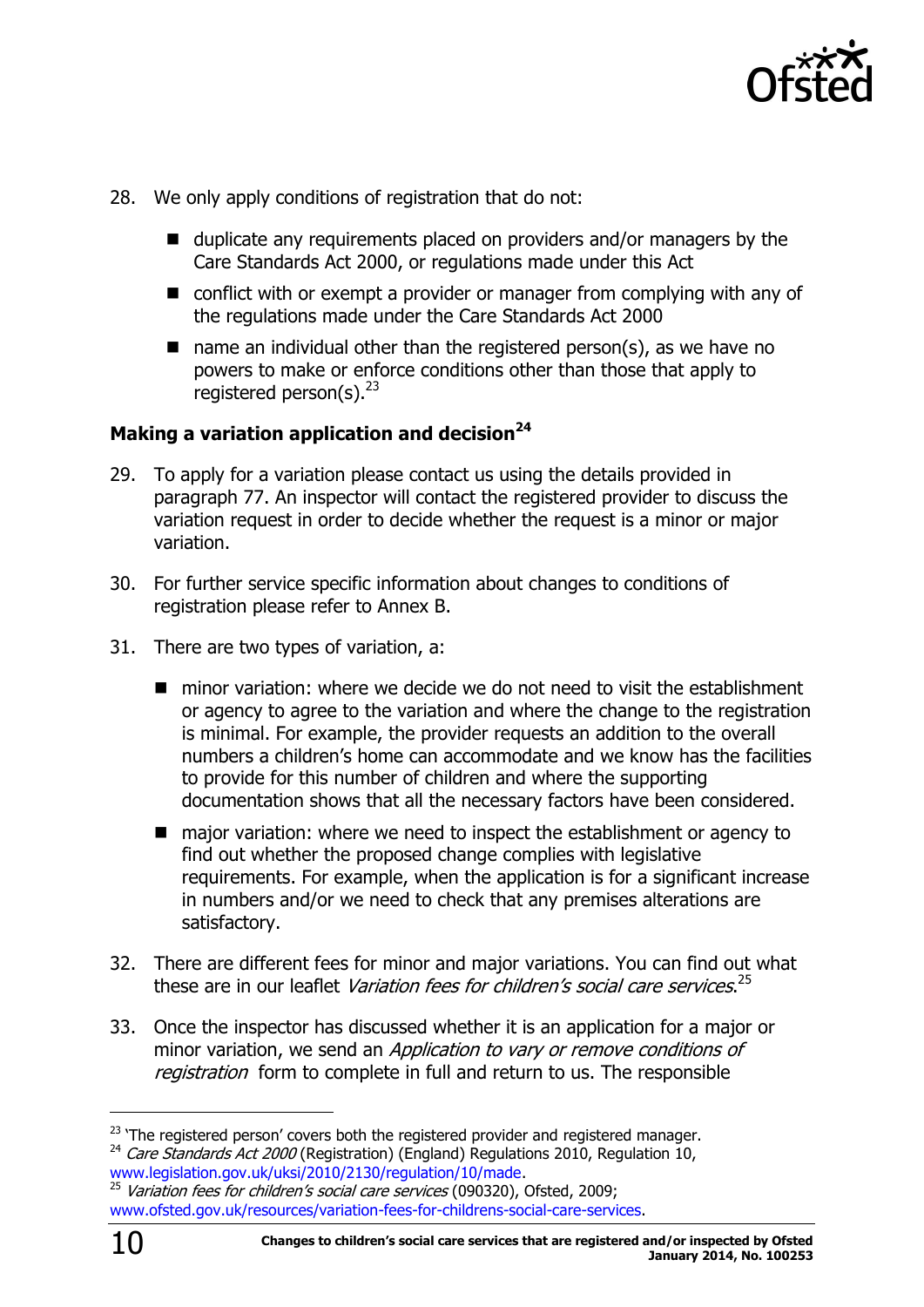

individual, or someone who makes up the registered provider, must sign it and enclose the appropriate fee and any requested supporting documentation.<sup>26</sup>

- 34. A registered manager cannot sign any application, including a variation, unless he or she is a part of the registered provider.
- 35. Once we have made a decision to grant or refuse the variation application, we will write to the registered provider outlining the proposed changes to the registration. There is the right to appeal against our decision. Please see our leaflet on *How to make representation and appeals*.<sup>27</sup>

### **Accommodating a child or young person at a children's home in an emergency**

- 36. If a provider wishes to be able to accommodate a child or young person in an emergency, this must be written as part of their statement of purpose. The statement must detail how such situations will be managed and how the effects on those children already living at the home will be minimised. All policies and procedures should demonstrate that this aspect of provision is considered. For example, the fire risk assessment must include detail of how a child or young person who comes to the home in an emergency will be taken into consideration. Please also read paragraphs 40 to 43 about changes to the statement of purpose.
- 37. Occasionally registered children's homes' providers request permission to act outside their conditions of registration to cover a short-term emergency situation. Each request is considered on a case-by-case basis which is based on a need to protect the children and young people living at the home and the child / young person who the provider wishes to admit.
- 38. Ofsted makes a decision about the request by taking into account:
	- $\blacksquare$  the information we hold about the children's home
	- $\blacksquare$  the home's statement of purpose

- whether the provider will be able to meet the needs of the child and other children present in the home.
- 39. The inspector contacts the registered provider to explain whether we have agreed or refused the request. The registered provider also receives a letter confirming our decision. If we have agreed the request, the letter sets out a time limit. If the child or young person will live at the home for more than 14 days, the registered provider will need to apply to vary the conditions of

<sup>&</sup>lt;sup>26</sup> Part 3 of The Her Majesty's Chief Inspector of Education, Children's Services and Skills (Fees and Frequency of Inspections) (Children's Homes etc.) Regulations 2007

[<sup>\(</sup>www.legislation.gov.uk/uksi/2007/694/contents/made#pt3\)](http://www.legislation.gov.uk/uksi/2007/694/contents/made#pt3) sets out the required fees. How to make representation and appeals (110041), Ofsted, 2011; [www.ofsted.gov.uk/resources/how-make-representations-and-appeals.](http://www.ofsted.gov.uk/resources/how-make-representations-and-appeals)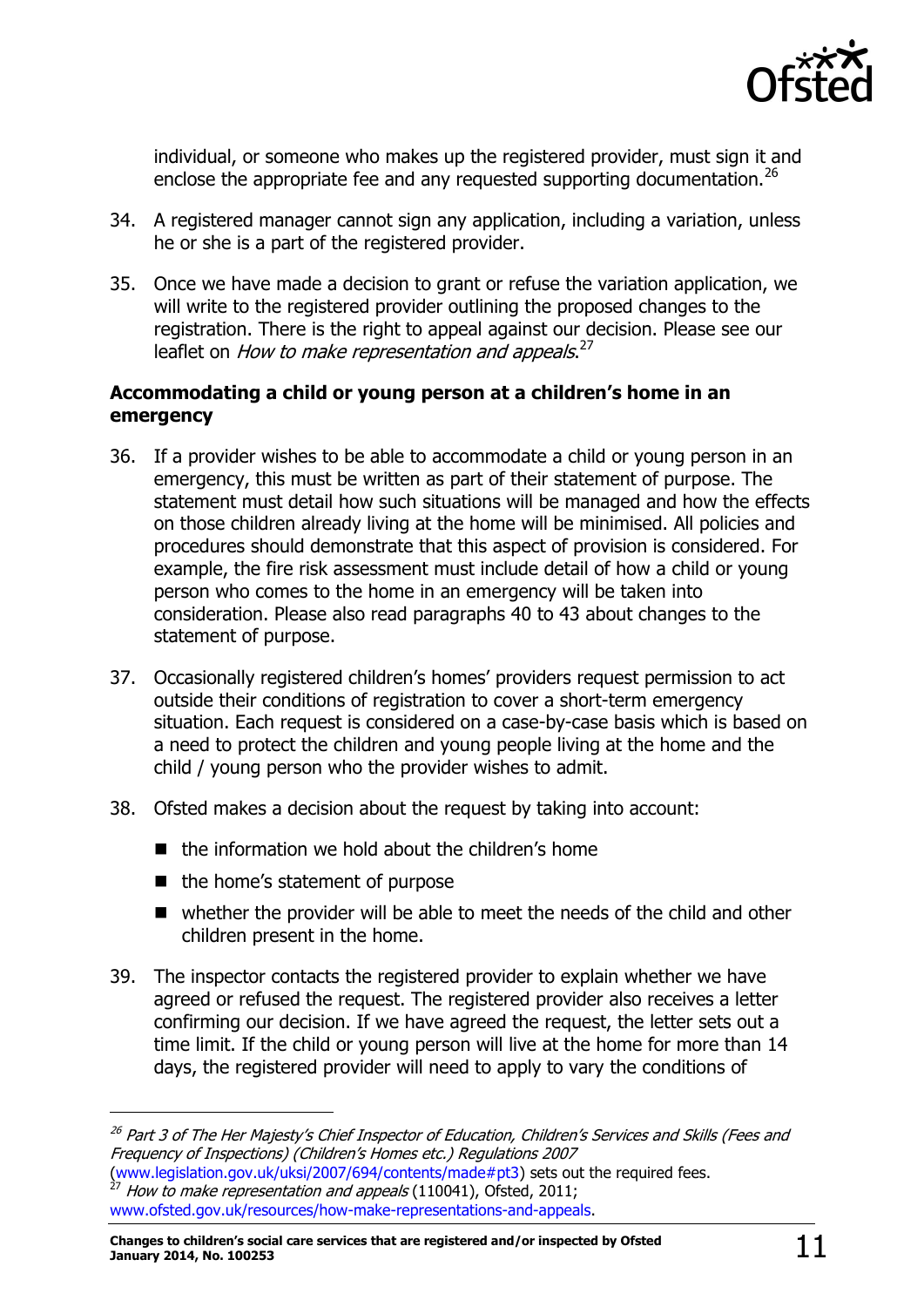

registration immediately if the child or young person is to continue to live at the home.

# <span id="page-11-0"></span>**Changes to your statement of purpose**

- 40. The registered provider and registered manager for each registered establishment, agency or residential holiday scheme for disabled children are required by law to have, and maintain, a statement of purpose (statement) that accurately depicts the service provided at any given time. The statement should state the aims and objectives of the establishment or agency, facilities and services provided and include the other information specified in regulations.<sup>28</sup>
- 41. It is a breach of regulations if a children's home, independent fostering agency or residential holiday scheme for disabled children is not operating in a manner that is consistent with its statement of purpose. Ofsted may take action against the registered provider for a breach of the regulations. An offence may be committed if the registered provider and registered manager do not comply with such action.
- 42. It is an offence if a voluntary adoption agency, adoption support agency or residential family centre is not operating in a manner that is consistent with its statement.<sup>29</sup>
- 43. The registered provider or registered manager must notify Ofsted within 28 days when they make any changes to the statement.<sup>30</sup> As long as one of these registered persons has notified us we accept this as a notification.

 $\overline{a}$ 

 $28$  The Children's Homes Regulations 2001, Regulation 4(1); Residential Family Centre Regulations 2002, Regulation 4(1); Voluntary Adoption Agencies and the Adoption Agencies (Miscellaneous Amendments) Regulations 2003, Regulation 3(1); Adoption Support Agencies (England) and Adoption Agencies (Miscellaneous Amendments) Regulations 2005, Regulation 5(1), see note 2.

<sup>&</sup>lt;sup>29</sup> The Children's Homes Regulations 2001, Regulation 4(6); The Adoption Support Agencies (England) and Adoption Agencies (Miscellaneous Amendments) Regulations 2005, Regulation 5(7); The Residential Family Centres Regulations 2002, Regulation 4(5); The Fostering Services (England) Regulations 2011, Regulation 3(5), see note 2.

 $30$  The Children's Homes Regulations 2001, Regulation 5(b); The Adoption Support Agencies (England) and Adoption Agencies (Miscellaneous Amendments) Regulations 2005, Regulation 6(b); The Voluntary Adoption Agencies and the Adoption Agencies (Miscellaneous Amendments) Regulations 2003, Regulation 4(b), see note 16; The Residential Family Centres Regulations 2002, Regulation 4(4)(b); The Fostering Services (England) Regulations 2011, Regulation 4(b), see note 2.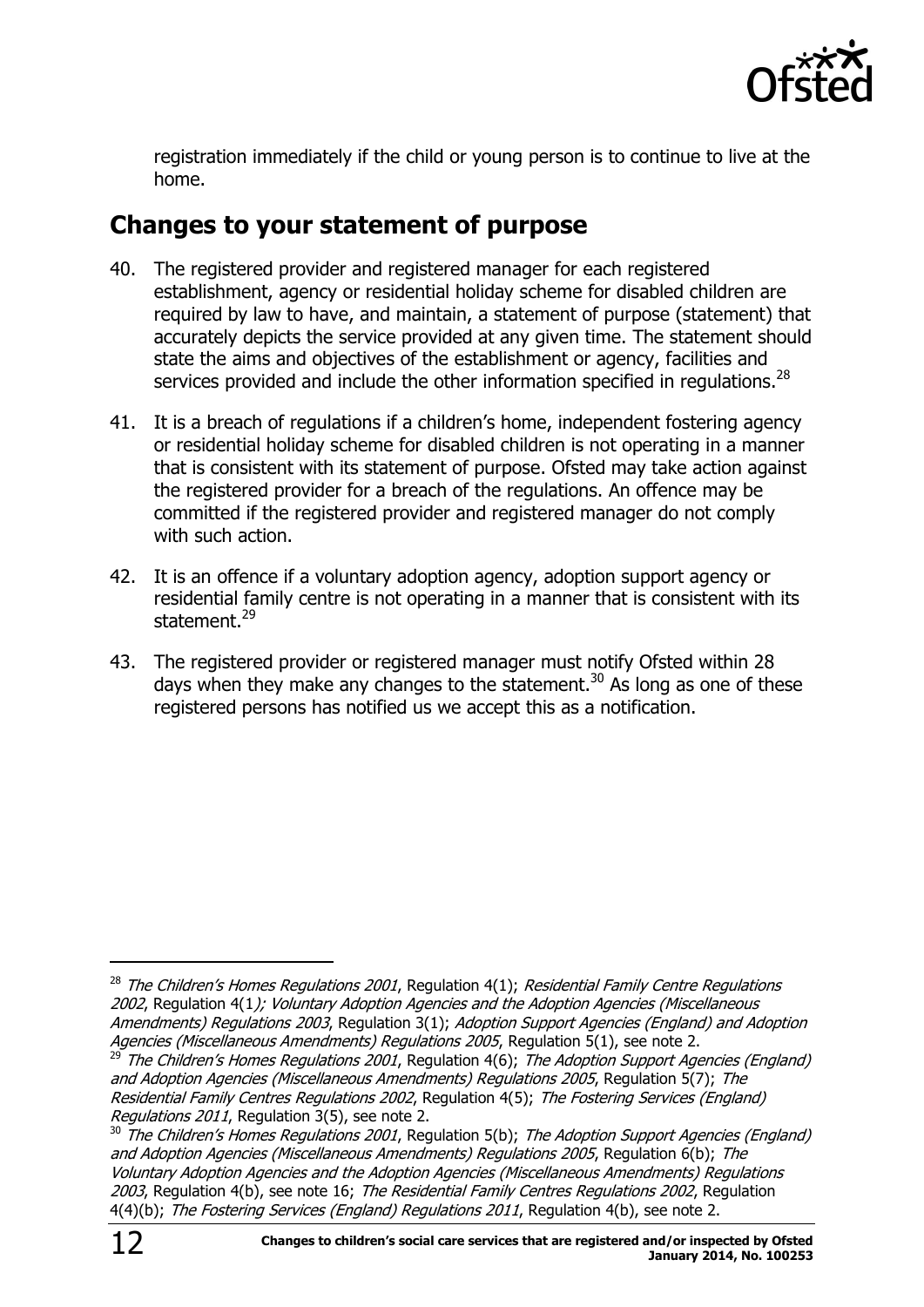

# <span id="page-12-0"></span>**Other changes that you must tell us about**

- 44. The registered provider and registered manager (the registered persons) are required by regulations to tell Ofsted when: $31$ 
	- someone other than the registered person carries on or manages the establishment or agency
	- $\blacksquare$  a person ceases to carry on or manage the establishment or agency<sup>32</sup>
	- where the registered provider is an individual, he or she changes his or her name
	- $\blacksquare$  where the registered provider is a partnership, the membership changes
	- where the registered provider is an organisation:
		- $-$  the name or address of the organisation changes
		- a director, manager, secretary, clerk, treasurer, trustee or similar officer changes
		- $-$  the identity of the registered person changes
	- where the registered provider is an individual, he or she becomes bankrupt or makes an arrangement with their creditors. The registered person must write a personal letter about this change
	- where the registered provider is a company, it goes in to liquidation or receivership. The registered person must write a personal letter about this change
	- for children's homes or residential family centres, the premises of the establishment are significantly altered or additional premises are acquired.
- 45. The registered person must tell us about any of the changes outlined above.<sup>33</sup> We expect them to tell us about these changes before they occur but always within 14 days of the change taking place. The notification must be in writing. The registered person can use our form  $SC3<sup>34</sup>$  to provide information about these changes apart from the two types of change (specified in paragraph 44) that must be via a personal letter.

-

<sup>&</sup>lt;sup>31</sup> The Children's Homes Regulations 2001, Regulation 38; The Residential Family Centres Regulations [2002](http://www.opsi.gov.uk/si/si2002/20023213.htm#28). Regulation 28; [The Fostering Services \(England\) Regulations 201](http://www.opsi.gov.uk/si/si2002/20020057.htm#46)1, Regulation 39; The Adoption Support Agencies (England) and Adoption Agencies (Miscellaneous Amendments) Regulations 2005, Regulation 27, see note 2.

 $32$  When a new manager is appointed they will have to apply for registration by completing an  $SC2$ form, [www.ofsted.gov.uk/resources/sc2-declaration-and-consent-form.](http://www.ofsted.gov.uk/resources/sc2-declaration-and-consent-form)

<sup>&</sup>lt;sup>33</sup> [The Children's Homes Regulations 2001](http://www.opsi.gov.uk/si/si2001/20013967.htm#38), Regulation 38; The Residential Family Centres Regulations [2002](http://www.opsi.gov.uk/si/si2002/20023213.htm#28), Regulation 28; [The Fostering Services](http://www.opsi.gov.uk/si/si2002/20020057.htm#46) (England) Regulations 2011, Regulation 39; The Adoption [Support Agencies \(England\) and Adoption Agencies \(Miscellaneous Amendments\) Regulations 2005](http://www.opsi.gov.uk/si/si2005/20052720.htm#27), Regulation 27, see note 2.

 $34$  SC3 Changes to individuals and premises (20110008), Ofsted, 2013; [www.ofsted.gov.uk/resources/sc3-changes-individuals-and-premises](http://www.ofsted.gov.uk/resources/sc3-changes-individuals-and-premises)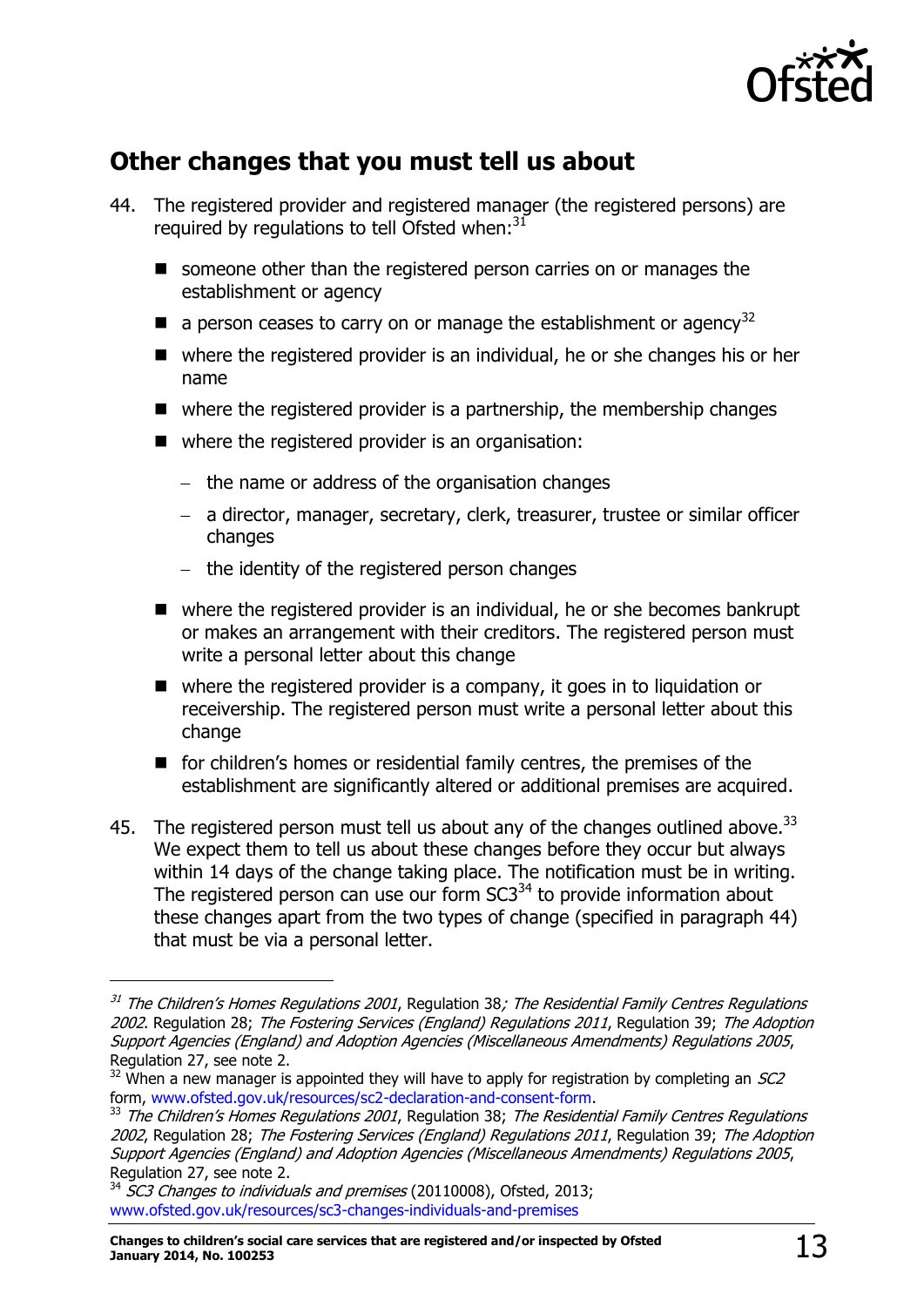

# <span id="page-13-0"></span>**Changes to the symbol system that you use**

46. If you have told us that you use a particular symbol system, please keep us updated about any changes made to the types of symbols used. This will ensure we keep up to date information about the communication systems used with children. This is helpful for inspectors to know before they inspect. You can do this using the form on our website called Types of communication symbols used at our service.<sup>35</sup>

### <span id="page-13-1"></span>**Applying to register additional establishments or agencies**

- 47. This section provides information for registered providers who:
	- $\blacksquare$  buy an existing establishment(s) or agency(cies)
	- $\blacksquare$  wish to register a new establishment(s) or agency(cies)
	- **n** move premises
	- change their legal entity.
- 48. When a registered provider submits an application they must supply us with certain information.<sup>36</sup> This helps us to ensure that anyone who provides care and accommodation for vulnerable children and adults is suitable to do so. Where we already hold any information required in an application we will make the registration process as simple as possible. Please note that you do not need to supply information we already hold where it was supplied after 30 September 2010 and is unchanged.<sup>37</sup>

### <span id="page-13-2"></span>**Circumstances when a new application is required**

### **An existing registered provider (organisation, partnership or sole trader) wishes to set up a new establishment or agency not previously registered**

49. We require a new application and fee for each new establishment or agency. The registered provider must complete application forms SC1 and SC2 for each proposed establishment or agency.<sup>38</sup> However, we do not require annual accounts, a business plan or a financial reference if these have been supplied to us in the previous 12 months.

-

<sup>&</sup>lt;sup>35</sup> Types of communication systems used at our service form (children's social care providers), Ofsted, 2009; [www.ofsted.gov.uk/resources/types-of-communication-systems-used-our-service-form](http://www.ofsted.gov.uk/resources/types-of-communication-systems-used-our-service-form-childrens-social-care-providers)[childrens-social-care-providers.](http://www.ofsted.gov.uk/resources/types-of-communication-systems-used-our-service-form-childrens-social-care-providers)

<sup>&</sup>lt;sup>36</sup> The Care Standards Act 2000 (Registration)(England) Regulations 2010, Regulation 3,

<sup>&</sup>lt;sup>37</sup> The Care Standards Act 2000 (Registration)(England) Regulations 2010, Regulation 3(5),

<sup>&</sup>lt;sup>38</sup> SC1 [www.ofsted.gov.uk/resources/sc1-application-form-for-childrens-social-care;](http://www.ofsted.gov.uk/resources/sc1-application-form-for-childrens-social-care) SC2

[www.ofsted.gov.uk/resources/sc2-declaration-and-consent-form.](http://www.ofsted.gov.uk/resources/sc2-declaration-and-consent-form)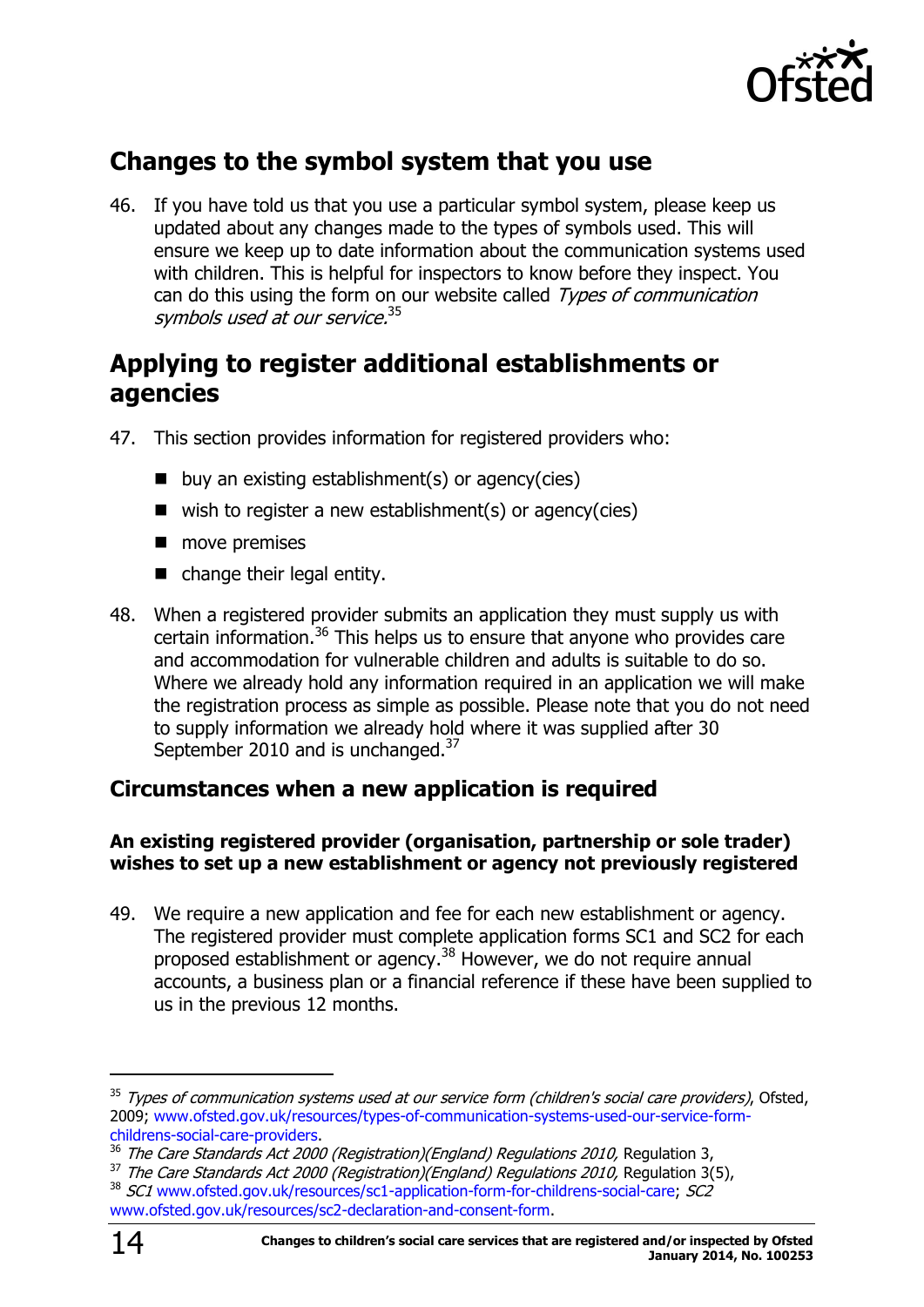

#### **An existing registered provider (organisation, partnership or sole trader) acquires one or a number of already registered establishments or agencies**

- 50. We require a new application and fee for each registered establishment, agency or residential holiday scheme for disabled children that an existing registered provider buys or acquires. Where this involves buying a number of existing establishments, agencies or residential holiday schemes for disabled children we do not require a full application form for each one. You can complete one SC1 in full and leave the details of the provider blank in any other SC1 forms you submit.
- 51. Please note that:
	- the buyer cannot take on responsibility for an establishment or agency until registration is complete. Registration is complete when the buyer has received the registration certificate for a setting<sup>39</sup>
	- where the existing establishment, agency or residential holiday scheme for disabled children has uncompleted statutory requirements, the buyer must provide an action plan that demonstrates how they will meet those requirements (this must include a timescale for completing each requirement)<sup>40</sup>
	- $\blacksquare$  the seller remains responsible for the establishment or agency until they apply to cancel their registration in writing: see paragraphs 66 to 75. Where continuity of care for children is an issue, the existing registered provider should not voluntarily cancel their registration until the new registration takes effect (the date on the certificate).
- 52. We may not need to carry out a full assessment of the premises or the manager. This will depend on the individual circumstances of the situation and the amount of information we hold about the buyer and the establishments, agencies or residential holiday schemes for disabled children that they run.

#### **An existing registered provider (organisation, partnership or sole trader) sells a franchise**

53. We require a new application and fee for each franchise. The franchisee (buyer) must register as the provider, not the franchisor (seller).

### **Changes of legal entity once registered**

54. Where a registered provider changes their legal entity; for example, where an individual becomes a registered company, a new application and application fee is required for each establishment or agency affected by the change. This is because a new legal entity requires a new registration.

 $39$  Care Standards Act 2000, Section 28(1)

 $40$  Care Standards Act 2000 (Registration)(England) Regulations 2010, regulation 3(6)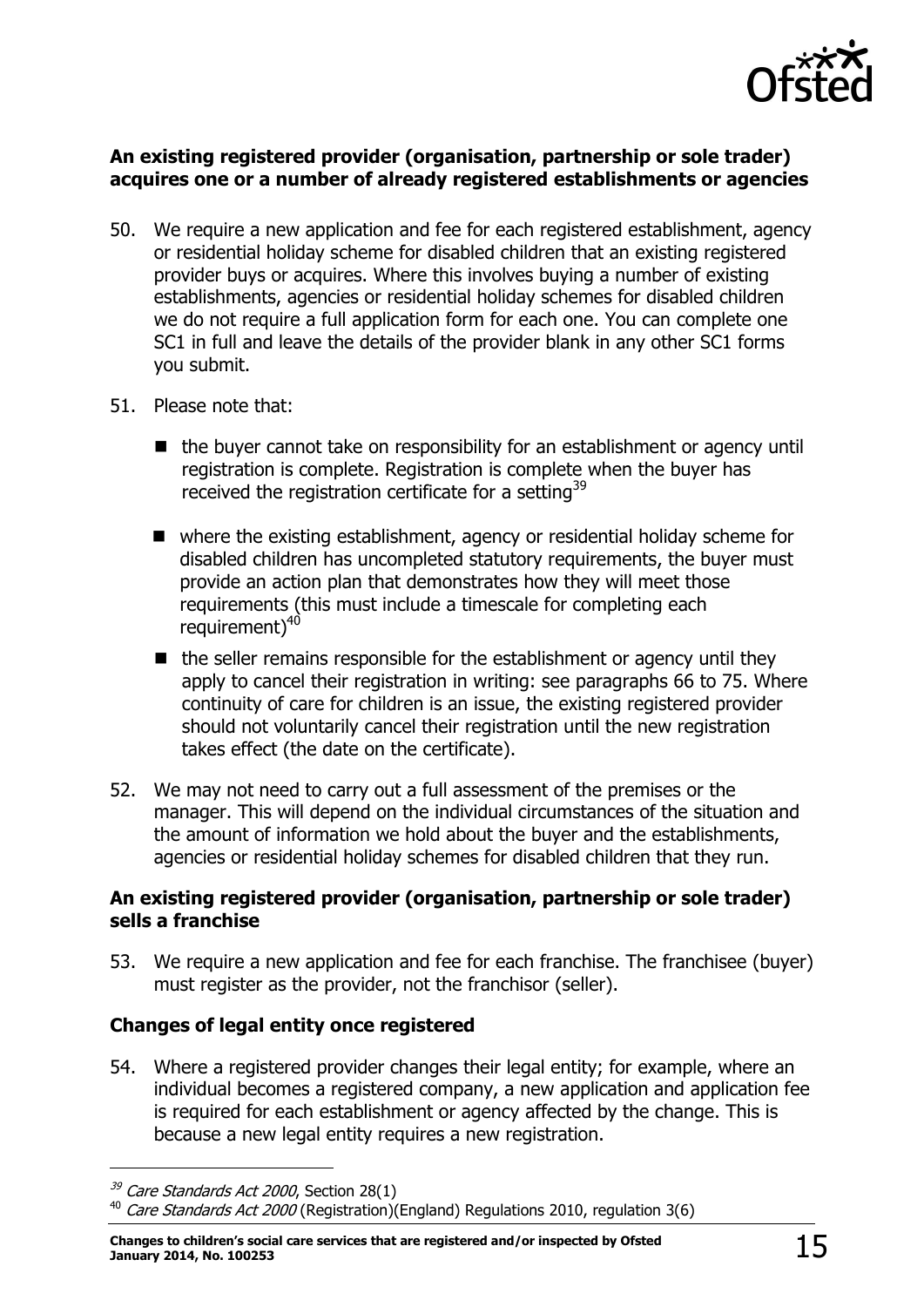

- 55. As above (see paragraph 48), where this involves a registered provider buying a number of existing establishments or agencies, we do not necessarily require a fully completed application form for each one. We decide what level of checks we need to undertake depending on the individual circumstances of the situation.
- 56. If a company changes its Companies House registration number, it must submit a new application. In these circumstances, the registered provider has changed and, therefore, the establishment, agency or residential holiday scheme for disabled children must re-register.

#### **Move to new premises**

- 57. If a registered provider of a children's home or residential family centre moves premises, they must apply and pay an application fee for registration at the new premises. They must also, at an appropriate point, apply to voluntarily cancel their registration in respect of the old premises. This is because the registration of an establishment is in respect of particular premises.
- 58. The service at the new premises cannot commence unless we have granted registration. This is the case even where changes of premises are temporary and short term; for example, where there is building work taking place. In emergency situations, such as where existing premises are flooded, we will work with the provider to complete the registration as soon as possible.
- 59. The provider and manager must complete SC1 and SC2 forms for everyone who makes up the proposed registered provider and the proposed registered manager. We will decide if new checks are required for the provider and/or manager. Please see paragraphs 61 to 62 for more information.
- 60. Where an independent fostering agency or voluntary adoption agency move to new premises, or where the principal office of a residential holiday scheme for disabled children changes, the provider should confirm the details in writing. If there are no substantial changes to the operation of the setting a variation or new application are not required.

#### **How we decide if new checks are necessary when registering a new establishment, agency or residential holiday scheme for disabled children for an already registered provider or when a provider moves the operation of a children's home to other premises**

61. We take account of any change to the establishment agency or residential holiday scheme for disabled children and the service it provides as part of any decision we make to request new checks. For example, if the registered provider wishes to significantly alter their conditions of registration we determine whether the manager has the necessary qualifications, skills and knowledge to meet the needs of the proposed change. Where a children's home for children with emotional and behavioural difficulties applies to become a home for children with learning and physical disabilities, we may need to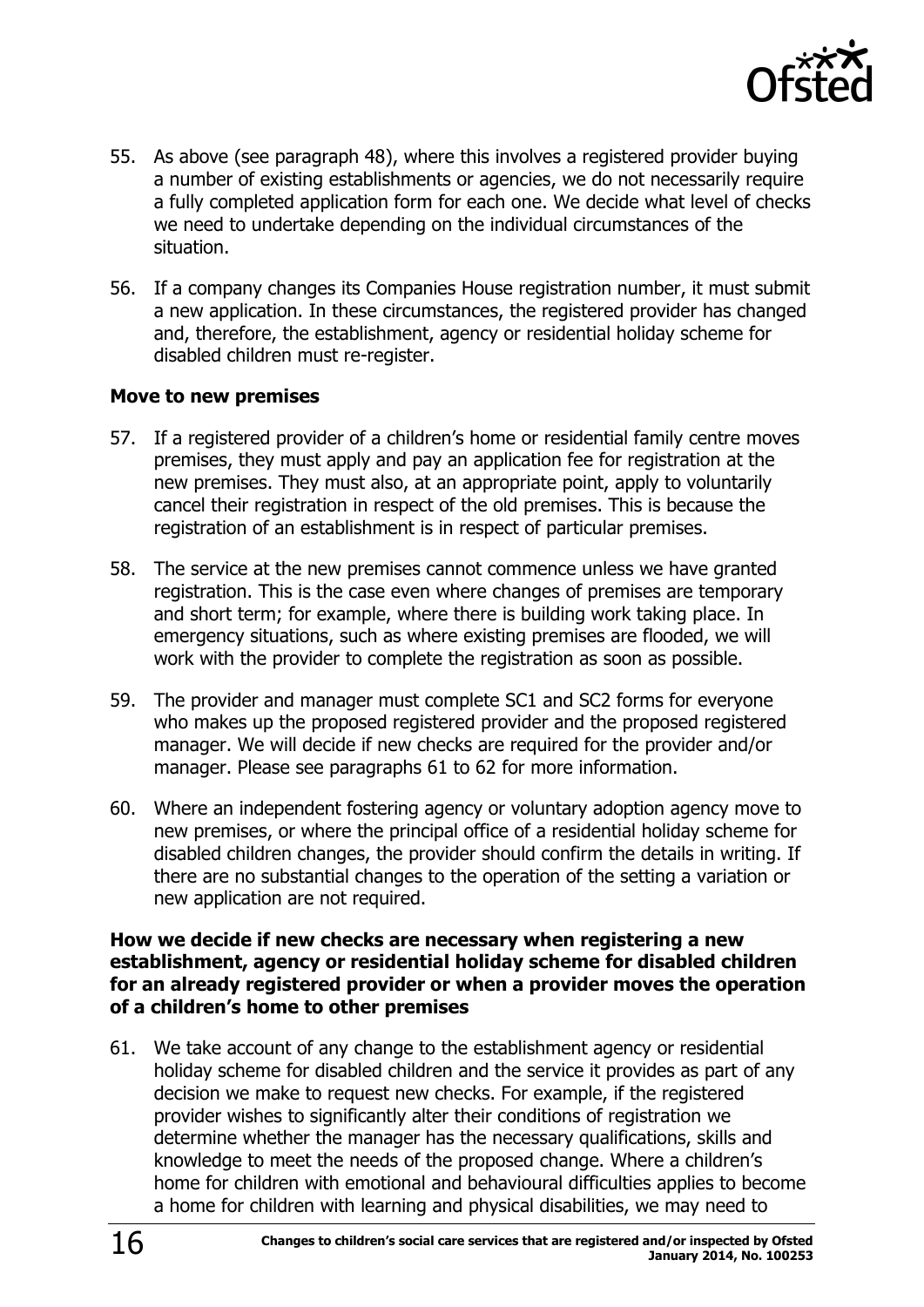

request new references to substantiate the proposed manager's ability to meet children's needs and the requirements of regulation.

- 62. The registration visit concentrates on how the new premises meet vulnerable children's and adults' needs and the registered provider's and manager's understanding of related safety issues. We may not need to carry out a full registration visit and fit person interviews. Where there are no significant changes to people working on the premises, or the manager or other aspects of the provision, we will as a minimum:
	- $\blacksquare$  interview the applicant and proposed manager about the intentions for the establishment, agency or residential holiday scheme for disabled children
	- $\blacksquare$  review the policies and procedures the applicant wishes to introduce, and how these differ from those already in place
	- check the date of the last inspection and its findings, including how any statutory requirements or recommendations have been met
	- $\blacksquare$  review any conditions of registration in place.

### <span id="page-16-0"></span>**Circumstances where a new application is not required**

### **Acquiring a company and running it under the existing company name**

- 63. Sometimes an organisation acquires a company and chooses to continue to run it as that company with no change to the responsible individual or registered manager. Where the registered company name and registered company number remain the same and it continues to trade under the existing company name we do not require a new application(s).
- 64. In these circumstances, please read our guidance on changes to the registered person in paragraphs 10 to 11. If there is any change to the responsible individual, please follow guidance in paragraphs 12 to 14 and, the guidance in Annex A. If there is a change to the registered manager please follow guidance in paragraphs 15 to 26.

### **Changes of name and registered addresses**

65. Registered providers sometimes change their name, or change the registered head office address (not the setting address). As the registered provider remains the same we do not need a new application.

# <span id="page-16-1"></span>**Cancelling registration**

- 66. If a registered provider no longer wishes to continue operating a registered establishment agency or residential holiday scheme for disabled children, they must apply to 'voluntarily cancel' their registration with Ofsted.
- 67. No fee is payable for the application.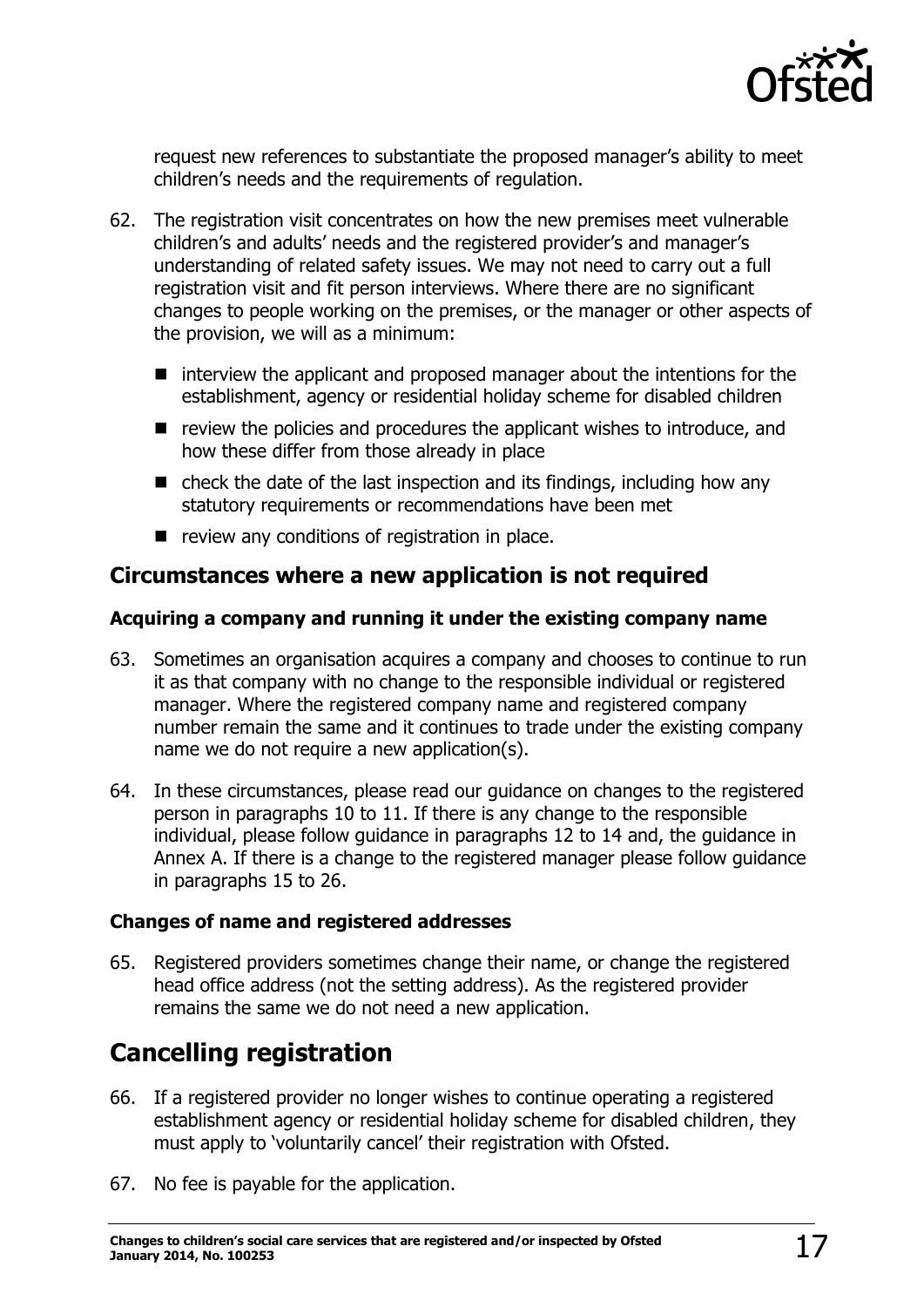

- 68. To cancel a registration, the registered provider must:
	- apply in writing on a form approved by Ofsted
	- make the application no less than three months before the date they want the cancellation to take effect
	- **P** provide specific information detailed in regulation 13 of The Care Standards Act 2000 (Registration) (England) Regulations 2010.<sup>41</sup>
- 69. If the registered provider does not complete the steps outlined in paragraph 68 we may decide to cancel the registration. This would disqualify the registered manager and responsible individual from carrying on, or being concerned in the management of, or having a financial interest in, a children's home in the future without receiving our written consent.<sup>42</sup>
- 70. You can download the application form for voluntarily cancelling a registration from our website.<sup>43</sup> If you contact us to apply to cancel your registration, we will tell you how to access this application form or send one to you. You must send the completed form back to us at the address in paragraph 78.
- 71. When we receive an application to voluntarily cancel a registration, we contact the registered provider by telephone to confirm:
	- $\blacksquare$  the date of closure
	- $\blacksquare$  the arrangements made for the future care of the children and young people or adult service users
	- that information has been given about the proposed closure to:
		- $-$  the children or young people and any adult service users
		- any representatives of the children or young people and adult service users
		- $-$  the Local Authority in whose area the home is situated.

Please note the registered provider is required to give us the above information.

72. Where less than three months' notice has been given, the registered provider must tell us whether the establishment or agency has ceased to be financially viable, or will cease to be financially viable within the next 12 months. $44$ 

-

<sup>&</sup>lt;sup>41</sup> Care Standards Act 2000 (Registration) (England) Regulations 2010, Regulation 13, [www.legislation.gov.uk/uksi/2010/2130/regulation/10/made.](http://www.legislation.gov.uk/uksi/2010/2130/regulation/10/made)

 $42$  Disqualification from working in children's social care (080157), Ofsted, 2011; [www.ofsted.gov.uk/resources/080157](http://www.ofsted.gov.uk/resources/080157)

<sup>&</sup>lt;sup>43</sup> Application for cancellation of registration (070094), Ofsted, 2007;

[www.ofsted.gov.uk/resources/application-for-cancellation-of-registration.](http://www.ofsted.gov.uk/resources/application-for-cancellation-of-registration)

<sup>&</sup>lt;sup>44</sup> Care Standards Act 2000 (Registration)(England) Regulations 2010, 13(4)(f), see note 1.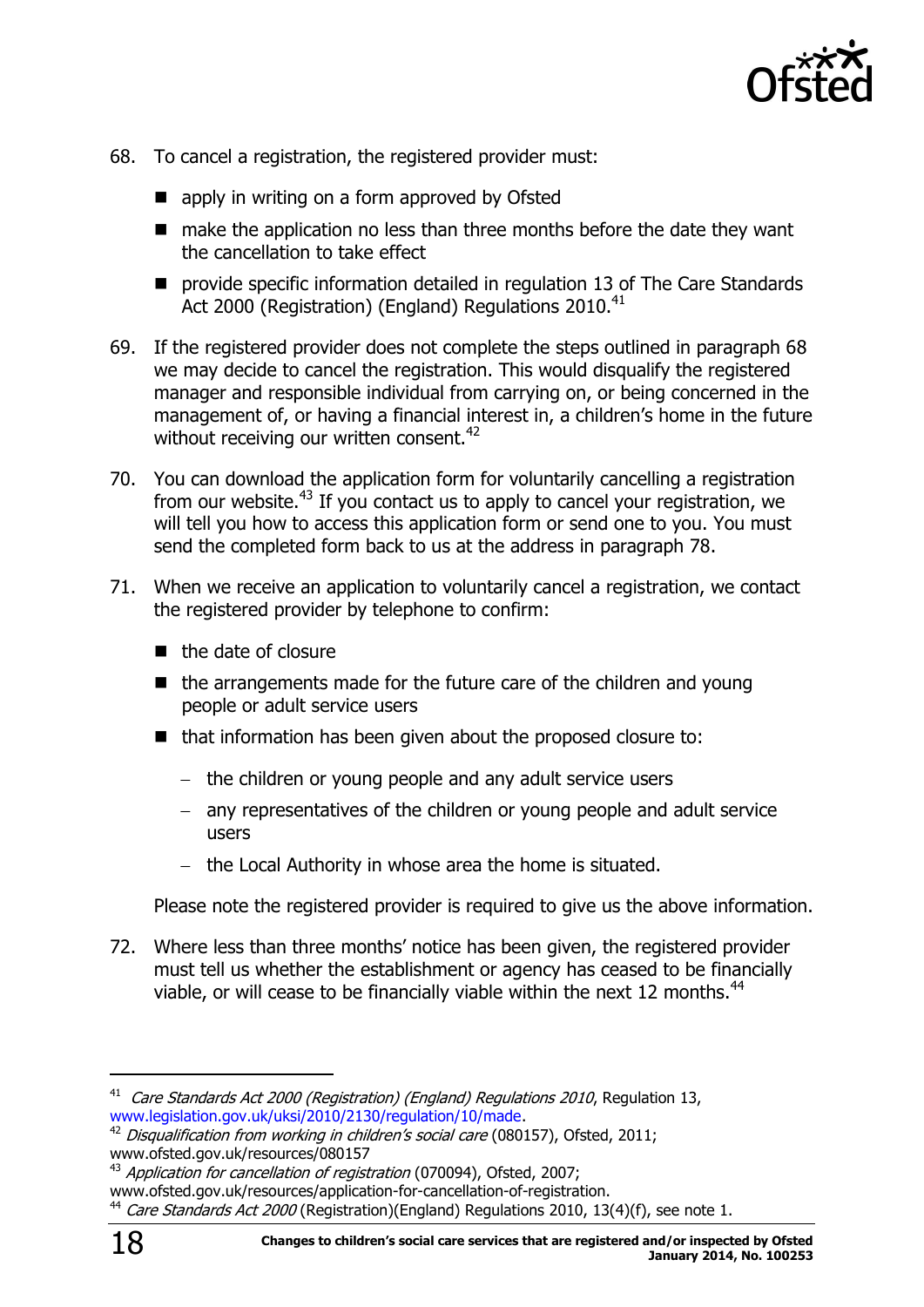

- 73. The registered provider should not:
	- sell a registered establishment or agency without applying to cancel the registration. Please see paragraphs 50 to 53 for further guidance on what to do when selling an establishment or agency to someone else
	- cease operating without applying to voluntarily cancel the registration unless they intend to close the establishment or agency while retaining its registration.
- 74. If we agree to cancel a registration, the provider must return the registration certificate by the agreed date of cancellation.
- 75. We will refuse a registered provider's application to voluntarily cancel their registration if we are already cancelling their registration ourselves.

### <span id="page-18-0"></span>**Changes to a Local Authority fostering or adoption agency**

76. Local Authority adoption and fostering services must notify Ofsted in writing when a manager changes. We also ask local authorities to notify us if the nominated person changes, but they are not required by law to do so. Local authorities can use our form SC3<sup>45</sup> to tell us about these changes. It is available on our website and contains instructions on how to submit the completed form.

<sup>&</sup>lt;sup>45</sup> SC3 Changes to individuals and premises (20110008), Ofsted, 2013; [www.ofsted.gov.uk/resources/sc3-changes-individuals-and-premises.](http://www.ofsted.gov.uk/resources/sc3-changes-individuals-and-premises)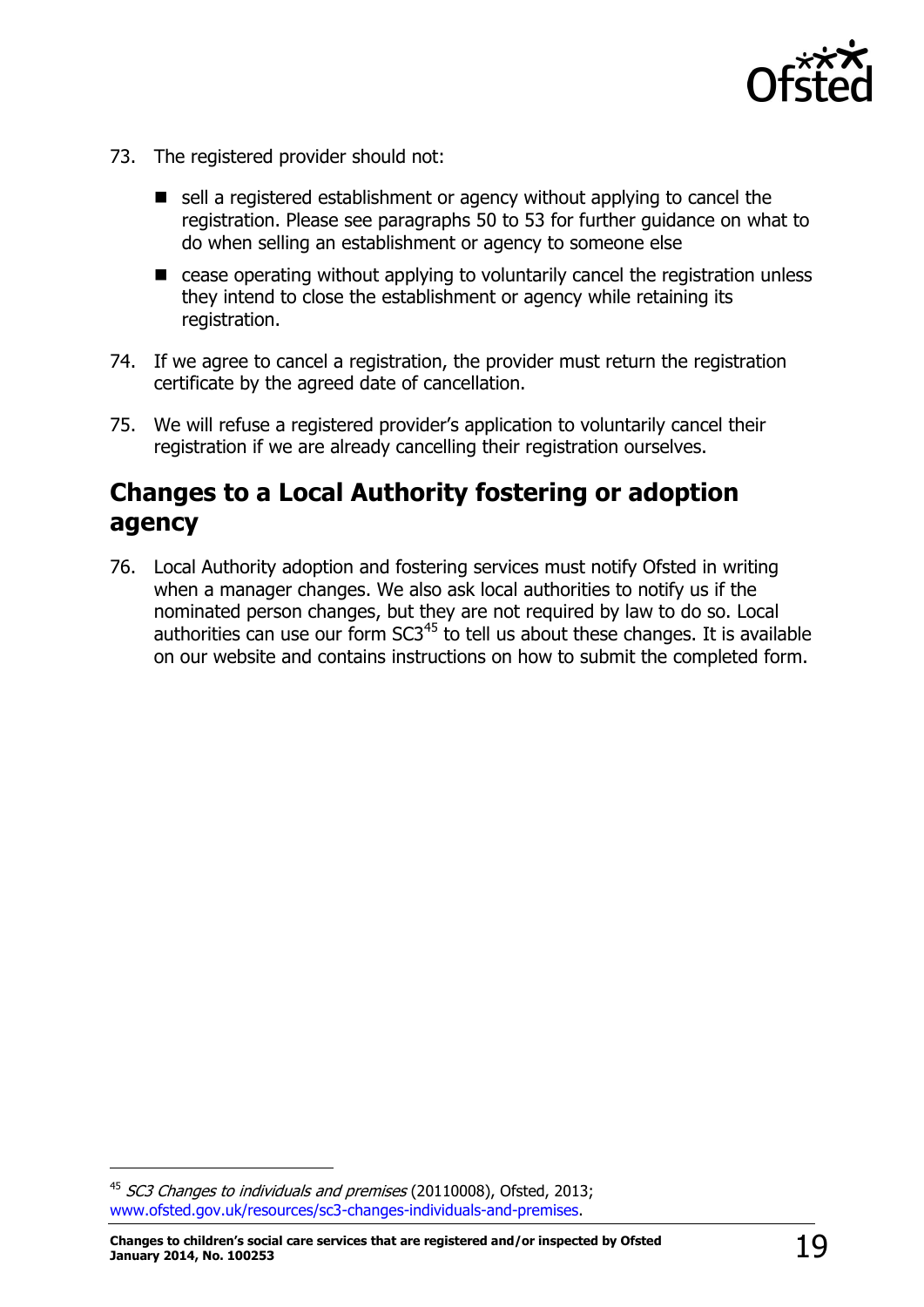

# <span id="page-19-0"></span>**How to obtain more information**

- 77. We have other guidance about children's social care establishments, agencies and residential holiday schemes for disabled children on our website.<sup>46</sup>
- 78. To obtain copies of any of Ofsted's guidance mentioned in this document you can:
	- $\blacksquare$  follow the links in this document if you are using it online
	- download the quidance from our website, [www.ofsted.gov.uk](http://www.ofsted.gov.uk/)
	- $\blacksquare$  telephone our help line 0300 123 1231 and ask us to send you specific guidance
	- write to us at the following address:

Ofsted, National Business Unit Piccadilly Gate, Store street Manchester, M1 2WD.

### <span id="page-19-1"></span>**Useful legislation and guidance**

79. We have a list of useful legislation and statutory guidance on our website. $47$ You are strongly advised to check that the links provide the most up to date information. You can also contact The Stationery Office on 0870 600 5522 for hard copies of regulations.

<sup>47</sup> Ofsted website Regulating children and families services www.ofsted.gov.uk/children-and-familiesservices/for-children-and-families-services-providers/regulating-children-and-families-services



 $\overline{a}$ 

<sup>&</sup>lt;sup>46</sup> See below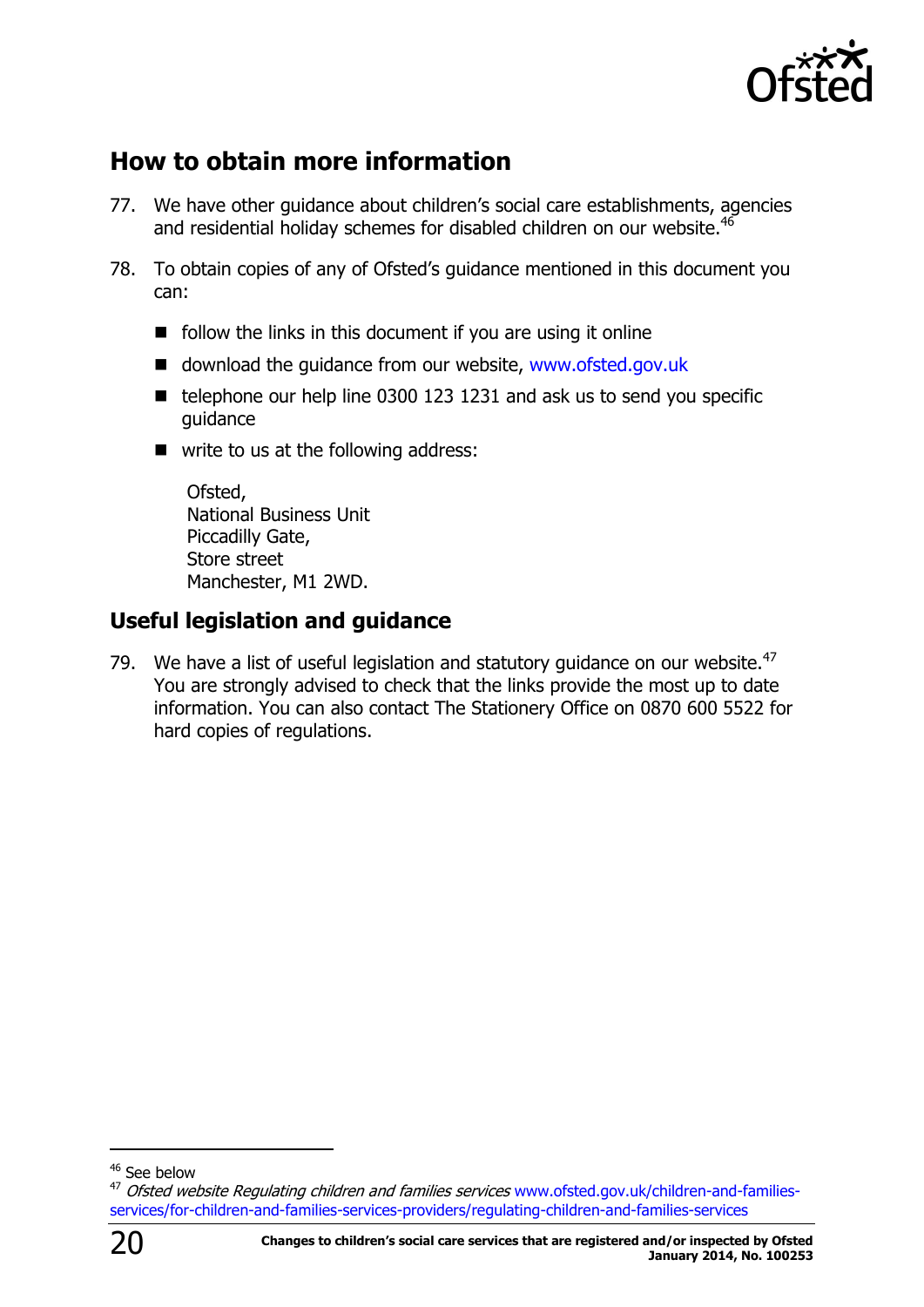

# <span id="page-20-0"></span>**Annex A: Checks on responsible individuals who are appointed to supervise the management of an establishment or agency which is registered with Ofsted**

- <span id="page-20-1"></span>1. A provider must demonstrate to Ofsted that the responsible individual they appoint is able to meet the requirements of regulation. Ofsted's inspectors will scrutinise the steps providers have taken to determine that a responsible individual who has been appointed to a registered establishment or agency is fit to supervise the management of an establishment or agency.
- 2. This scrutiny will apply in situations where:
	- $\blacksquare$  the identity of a responsible individual changes.
	- a person acting as responsible individual becomes responsible for the management of another registered establishment or agency that they did not supervise on 31 March 2014.
- 3. The following establishments and agencies, are included:
	- adoption support agencies
	- children's homes, including secure children's homes and schools dually registered as children's homes
	- independent fostering agencies
	- **E** residential family centres
	- voluntary adoption agencies

(Please note this does not include Residential Holiday Schemes for disabled children.)

4. Having a responsible individual in post at all times who is accountable for the supervision of the management of an establishment or agency helps to protect children, young people and, where appropriate, adult service users. It also supports a provider to improve the quality of the service they offer and ensures that the organisation which is registered as the provider has a direct link to the operation of the establishment or agency on the ground. Further, it is a requirement of requlation.<sup>48</sup>

-

<sup>&</sup>lt;sup>48</sup> The Adoption Support Agencies (England) and Adoption Agencies (Miscellaneous Amendments) Regulations 2005, Regulation 7

The Children's Homes Regulations 2001, Regulation 6;

The Fostering Services (England) Regulations 2011, Regulation 5

The Residential Family Centre Regulations 2002, Regulation 5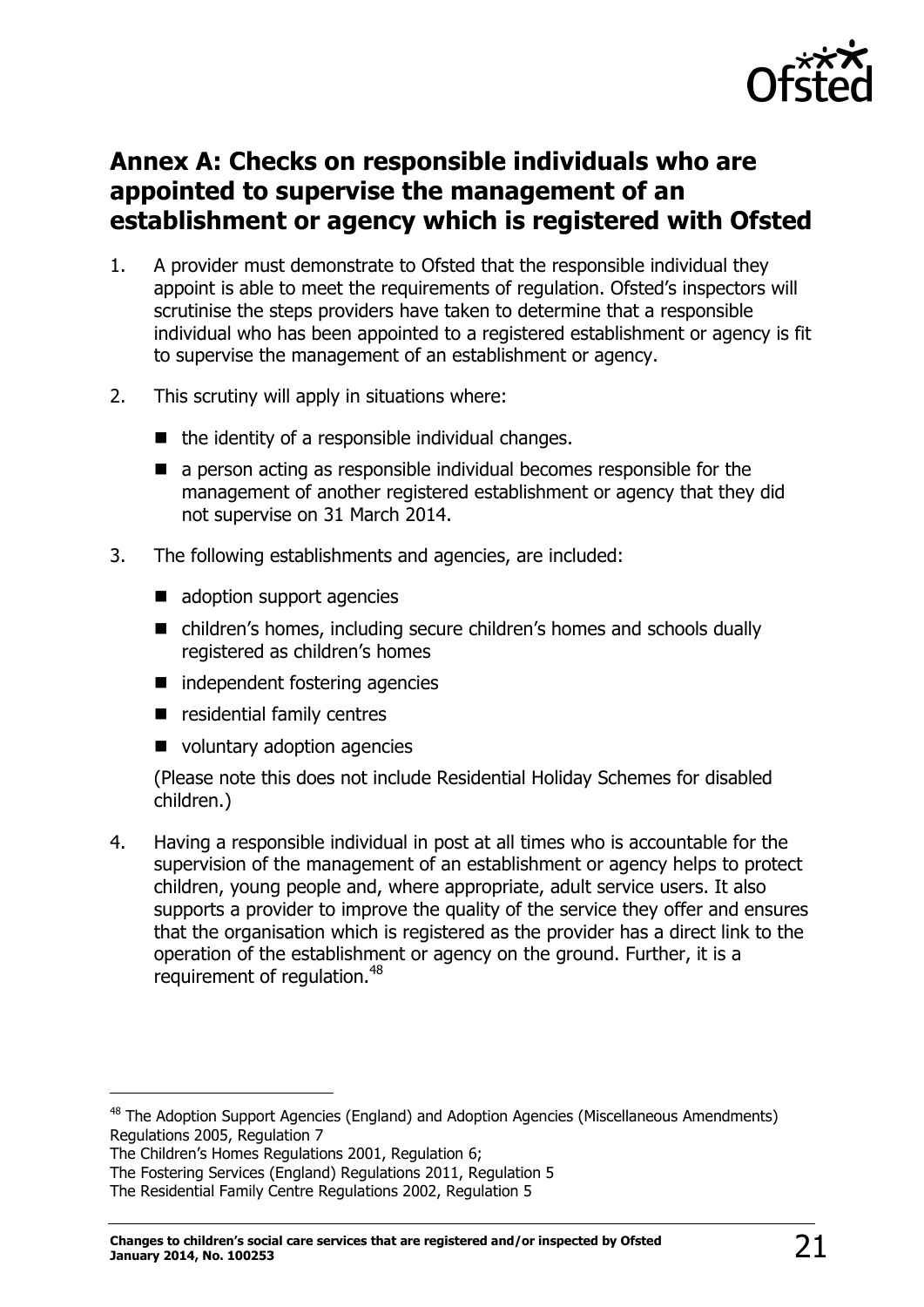

- 5. Providers are therefore expected to ensure that:
	- $\blacksquare$  the person they appoint as a responsible individual satisfies the legal obligation relating to their fitness in the relevant regulations
	- $\blacksquare$  the length of time registered establishments or agencies remain without a responsible individual is minimal.
- 6. A provider must demonstrate to Ofsted that the responsible individual they appoint:
	- has an effective knowledge and understanding of:
		- law and practice relating to looked after children
		- safeguarding and child protection
		- law and guidance in relation to the establishment or agency that he or she will be responsible for including: applicable regulations; national minimum standards; and, statutory guidance
	- has the skills, knowledge and ability to carry on the establishment or agency in a way which promotes both good practice and continuous improvement
	- has the business and management skills to supervise the management of the establishment or agency efficiently and effectively
	- can demonstrate that she or he, or another official within the organisation, has the necessary financial skills and expertise to ensure the establishment or agency is run on a sound financial basis. This includes the long-term financial viability of the establishment or agency.
	- has completed all checks required under service specific regulations completed and these were satisfactory.<sup>49</sup>
- 7. It is a legal requirement for registered providers to notify Ofsted if a change of the responsible individual is proposed or has occurred. This must be done immediately wherever possible, but always within 14 days of the change. $50$

 $\overline{a}$ 

 $49$  The Adoption Support Agencies (England) and Adoption Agencies (Miscellaneous Amendments) Regulations 2005, Schedule 2;

The Children's Homes Regulations 2001, Schedule 2;

The Fostering Services (England) Regulations 2011, Schedule 1;

The Residential Family Centre Regulations 2002, Schedule 2.

 $50$  Requlations state that registered providers must notify Ofsted 'as soon as it is practical to do so' – we determine this usually means within a few days of the change of responsible individual but at the most within 14 days of the change.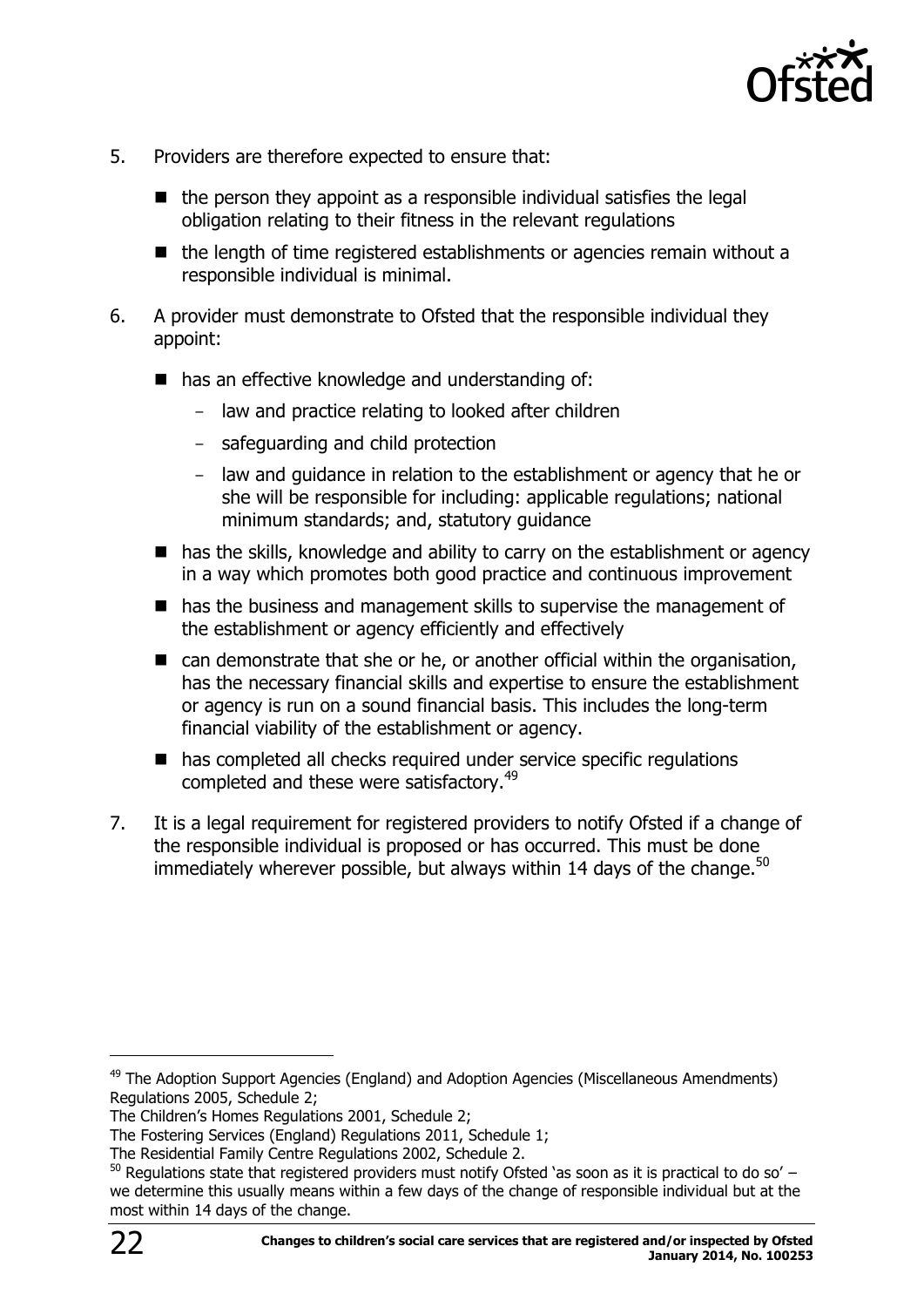

- 8. If the registered provider does not inform us that the responsible individual has changed **within 14 days** Ofsted will treat this as a breach of the relevant regulations and we may take action against the registered provider.<sup>51</sup> For example, we may issue a compliance notice: it is an offence not to comply with any compliance notice that we issue.
- 9. Once Ofsted receives such a notification, or becomes aware by other means of a change in responsible individual, we will request in writing the relevant information listed in paragraph six. Ofsted's written request will include a timescale for the submission of the relevant information. This will usually be **10 working days** from receipt of the request. The information submitted must demonstrate that the provider has complied with legal requirements with regard to the selection and fitness of the responsible individual in question. If Ofsted does not receive the information within the specified timeframe detailed in the written request we will convene a case review to decide whether further action is required; including triggering an inspection. For further information about case reviews please refer to guidance within the Social Care Compliance Handbook.<sup>52</sup>
- 10. Ofsted's written request for information about the responsible individual will ask a provider to include, but may not be limited to:
	- evidence of a Disclosure and Barring Service (DBS) certificate or evidence of their check online if the person subscribes to the DBS online update service
	- $\blacksquare$  evidence that all checks required under service specific regulations were completed, and were satisfactory, and a the provider has undertaken a satisfactory assessment the person's fitness in line with other detail in paragraph six.<sup>53</sup>
	- a fit person questionnaire completed by the responsible individual<sup>54</sup>
	- any other information Ofsted considers necessary to determine whether the provider is observing its legal obligations with regard to the appointment of the responsible individual

 $51$  Not telling Ofsted about a change of a responsible individual of a children's home, independent fostering agency and residential holiday scheme for disabled children is a breach of regulation. Not telling Ofsted about a change of responsible individual for a voluntary adoption agency, adoption support agency or residential family centre is an offence.

<sup>52</sup> Ofsted, Social Care Compliance Handbook, [http://www.ofsted.gov.uk/resources/social-care](http://www.ofsted.gov.uk/resources/social-care-compliance-handbook)[compliance-handbook](http://www.ofsted.gov.uk/resources/social-care-compliance-handbook)

 $53$  The Adoption Support Agencies (England) and Adoption Agencies (Miscellaneous Amendments) Regulations 2005, Schedule 2;

The Children's Homes Regulations 2001, Schedule 2;

The Fostering Services (England) Regulations 2011, Schedule 1;

The Residential Family Centre Regulations 2002, Schedule 2.

<sup>&</sup>lt;sup>54</sup> Fit person questionnaires: registered manager and registered provider or responsible individual: [http://www.ofsted.gov.uk/resources/fit-person-questionnaires-registered-manager-and-registered](http://www.ofsted.gov.uk/resources/fit-person-questionnaires-registered-manager-and-registered-provider-or-responsible-individual)[provider-or-responsible-individual](http://www.ofsted.gov.uk/resources/fit-person-questionnaires-registered-manager-and-registered-provider-or-responsible-individual)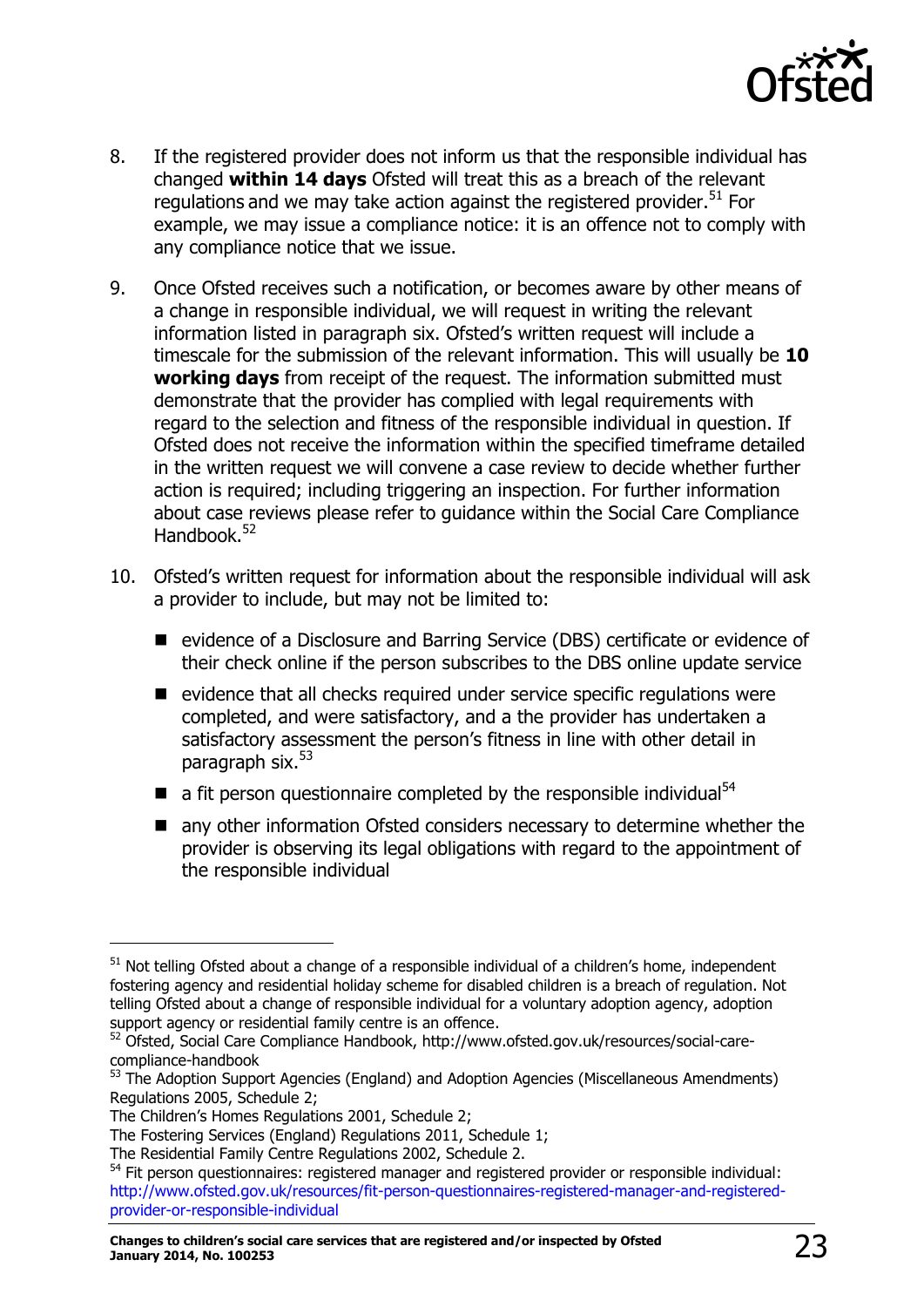

- detail of the establishments and agencies the responsible individual supervises or will supervise.
- 11. Subject to an inspector's review of the information in the paragraph above, an interview with the responsible individual may be necessary to establish whether the provider has nominated a responsible individual who is fit.
- 12. If concerns arise about the responsible individual's fitness during this process, a case review must be convened immediately to consider what action to take, for example we may request further information from the provider or decide to take regulatory action such as issuing a compliance notice.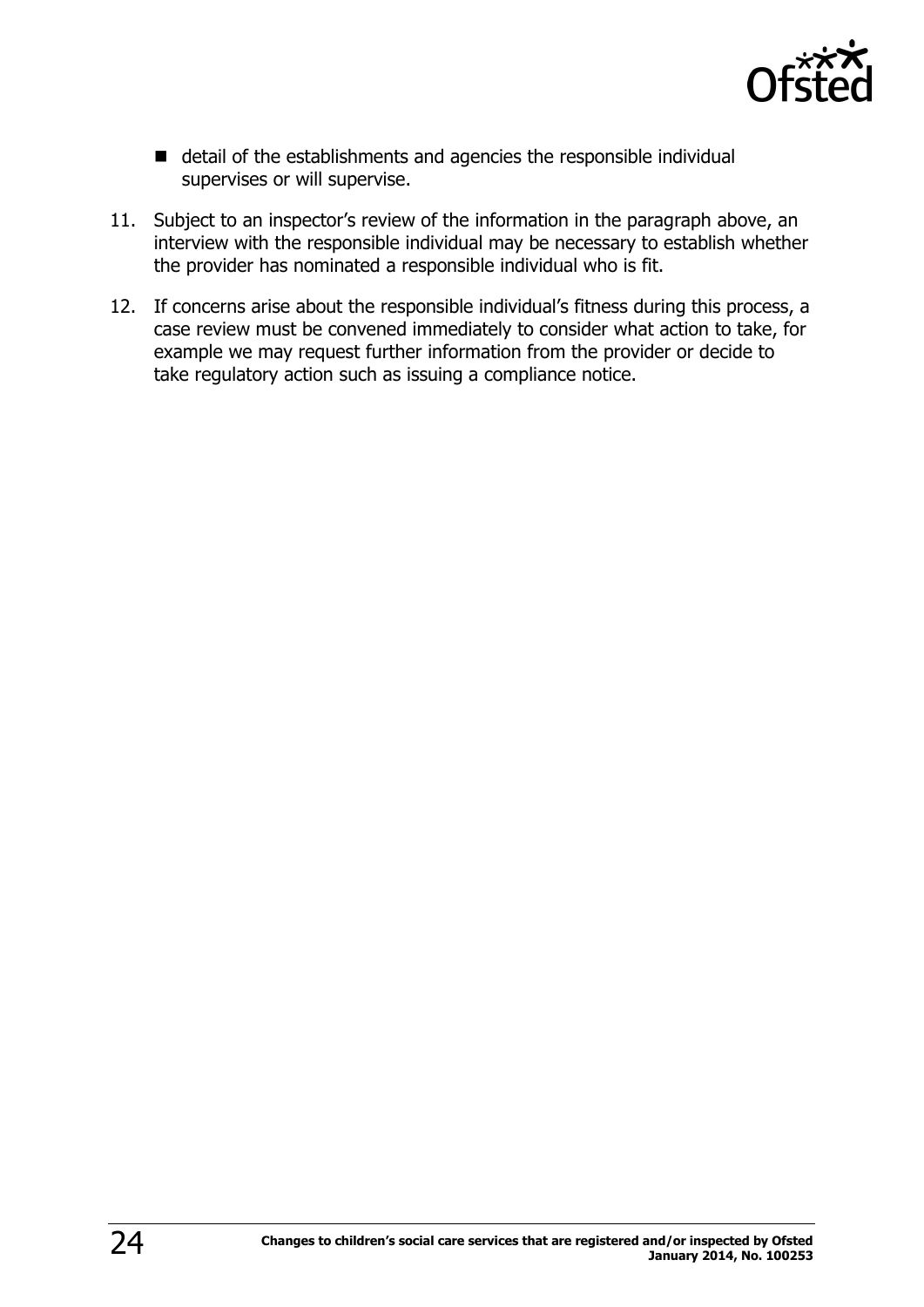

# **Annex B: Changes to conditions of registration**

### **Introduction**

- 1. Once registered, a provider may request a change to their conditions of registration, including their categories of registration, by applying to remove, alter or request an additional condition. Full guidance on the conditions that can be applied at registration and the wording that Ofsted uses for different types of children's home and categories of registration is available in the *Guide to* registration for children's social care services. 55
- 2. In addition, Ofsted has powers to vary, remove or impose conditions on an existing registration under section 13(5)(a) and (b) of the Care Standards Act 2000. We use these wide powers to safeguard and promote the well-being of children and young people and to address specific issues relating to a particular children's home.

#### **Specific circumstances where Ofsted may impose a new condition of registration or, vary or remove existing conditions of registration**

3. The registered person:

j

- must reduce the number of children by the number of people aged 18 and over for which it also provides care and accommodation.
- 4. We do this, rather than process this via a variation request from a provider, to ensure that young people living at the home can continue to do so where they need to continue their education and to ensure that provider does not therefore incur a fee.
- 5. However, a provider must demonstrate that this is in a young adult's best interests. They must also demonstrate that it does not inhibit or detract from the safety and/or quality of care provided to other children and young people living at the home.

### **Categories of registration for children's homes**

6. Following registration, the provider and registered manager must monitor whether the categories in place continue to adequately reflect the home's statement of purpose. This includes monitoring whether the categories accurately describe the principle needs of the children and young people who live there, or who receive short breaks services. At inspection inspectors take account of how well a provider and registered manager monitor that any categories of registration placed on the home accurately reflect the home's statement of purpose. Their findings will form part of their judgement about leadership and management.

<sup>&</sup>lt;sup>55</sup> Guide to registration for children's social care services (090020), Ofsted, 2014; [www.ofsted.gov.uk/resources/guide-registration-for-childrens-social-care-services](http://www.ofsted.gov.uk/resources/guide-registration-for-childrens-social-care-services)

**Changes to children's social care services that are registered and/or inspected by Ofsted January 2014, No. 100253** 25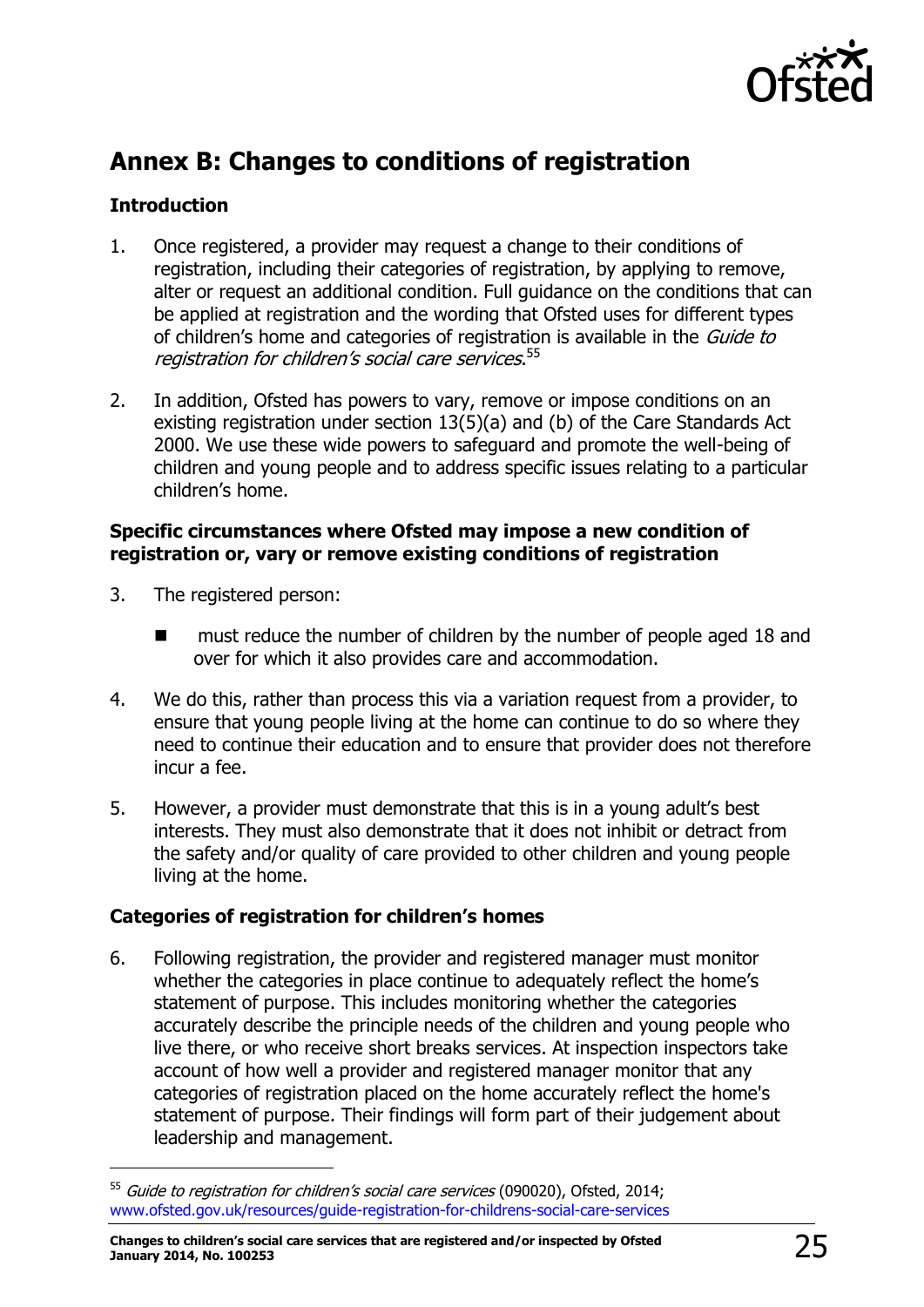

- 7. Ofsted expects a provider to apply for a variation to their category/ies of registration if the main needs of the group of children and young people who they provide services to do not align with the categories of registration on their current certificate. See our full guidance on categories of registration in the Guide to registration for children's social care services.<sup>56</sup> We treat this as any other variation request.
- 8. Ofsted may limit the categories of registration where this is in children and young people's best interests. In those instances the condition must be worded using the words 'may only' as in the following examples. The registered person:
	- **may only** accommodate children with physical disabilities
	- **may only** accommodate children with learning disabilities.

This restricts the provider to only accommodating children and young people in the stated categories.

9. We only consider a provider has breached their conditions of registration in relation to categories if the certificate states that the registered person '**may only'** accommodate that category. Please see paragraphs six to eight of this annex for more information.

### **Accommodating a mother with their baby at a children's home**

- 10. Where a children's home intends to accommodate a mother and her baby at a children's home, the overall numbers of the children's home must include the baby. However, if the home is a single-bedded home, this does not apply. For more information please refer to the Guide to registration for children's social care services. 57
- 11. Decisions to accommodate a mother with her baby at an already registered home must always be made in conjunction with a decision about whether this is in the best interests of the baby, their mother, and other children and young people living at the home. The facilities, space, staffing qualifications and skills, and external support services are crucial factors when deciding whether accommodating a mother and baby is appropriate even for a short period of time.

<sup>&</sup>lt;sup>56</sup> Guide to registration for children's social care services (090020), Ofsted, 2014; [www.ofsted.gov.uk/resources/guide-registration-for-childrens-social-care-services](http://www.ofsted.gov.uk/resources/guide-registration-for-childrens-social-care-services) Guide to registration for children's social care services (090020), Ofsted, 2014; [www.ofsted.gov.uk/resources/guide-registration-for-childrens-social-care-services](http://www.ofsted.gov.uk/resources/guide-registration-for-childrens-social-care-services)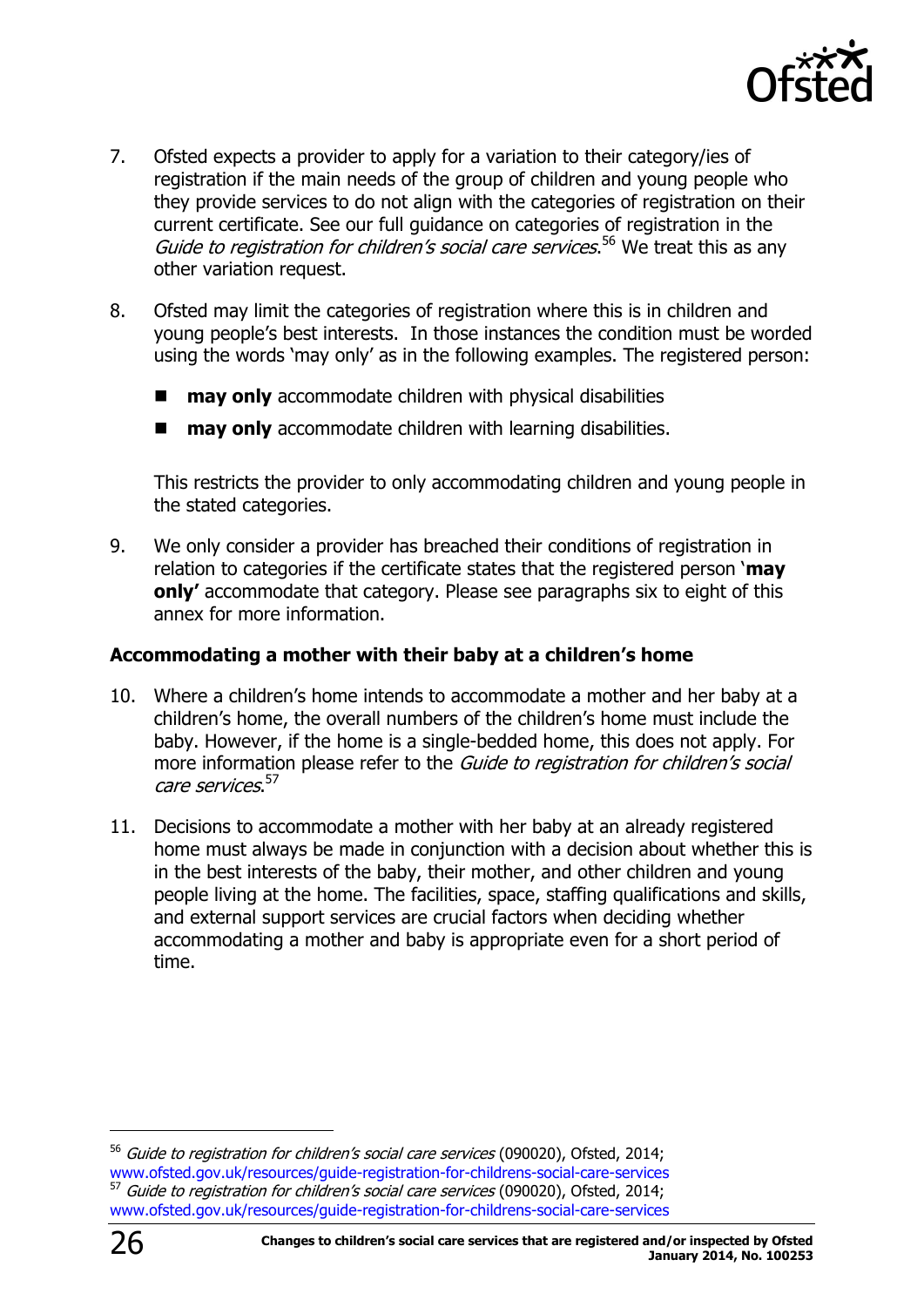

### **No child/children living at the children's home**

- 12. Where a home does not intend to accommodate children and young people and will remain closed for some time, interim inspections are completed and a condition that the home must notify Ofsted if they intend to accommodate a child or young person is imposed. The condition must be worded as follows. The registered person:
	- must inform Ofsted of their intention to admit children and young people three months before a child or young person will commence living at the homes.

#### **Multi-sites**

- 13. If a provider wishes to extend their service to operate over more than one site<sup>58</sup> the following wording may be used. The registered person:
	- $\blacksquare$  may only provide care and accommodation for up to x children at >insert name of site< and a further x children at >insert name of site<.

#### **Mobile services**

-

14. There are a very small number of children's homes that are registered to provide mobile services. Please refer to Guidance for mobile services for more information. <sup>59</sup> If a mobile service provider changes their operation they may have to apply for changes to their conditions of registration or we may impose additional conditions of registration. See the *Social care registration handbook* and Guide to registration for children's social care services for information.

### **Adoption support agencies**

15. If a provider wishes to change any of their conditions of registration to allow them to extend the range of adoption support that they provide they will need to request a variation to their conditions of registration before commencing this work. For information about which conditions of registration we apply please refer to the *Guide to registration for children's social care services.*<sup>60</sup> However, we may impose conditions following registration if we consider this necessary.

### **Independent fostering agencies**

16. Ofsted does not usually apply conditions of registration to independent fostering agencies. However, we may impose conditions following registration if we consider this necessary.

 $58$  Guidance on the registration of multi-site children's homes (080239), Ofsted, 2012; [www.ofsted.gov.uk/resources/guidance-registration-of-multi-site-childrens-homes](http://www.ofsted.gov.uk/resources/guidance-registration-of-multi-site-childrens-homes) <sup>59</sup> Guidance for mobile services (100252), Ofsted, 2011; [www.ofsted.gov.uk/resources/100252.](http://www.ofsted.gov.uk/resources/100252)

<sup>60</sup> Guide to registration for children's social care services (090020), Ofsted, 2014;

[www.ofsted.gov.uk/resources/guide-registration-for-childrens-social-care-services](http://www.ofsted.gov.uk/resources/guide-registration-for-childrens-social-care-services)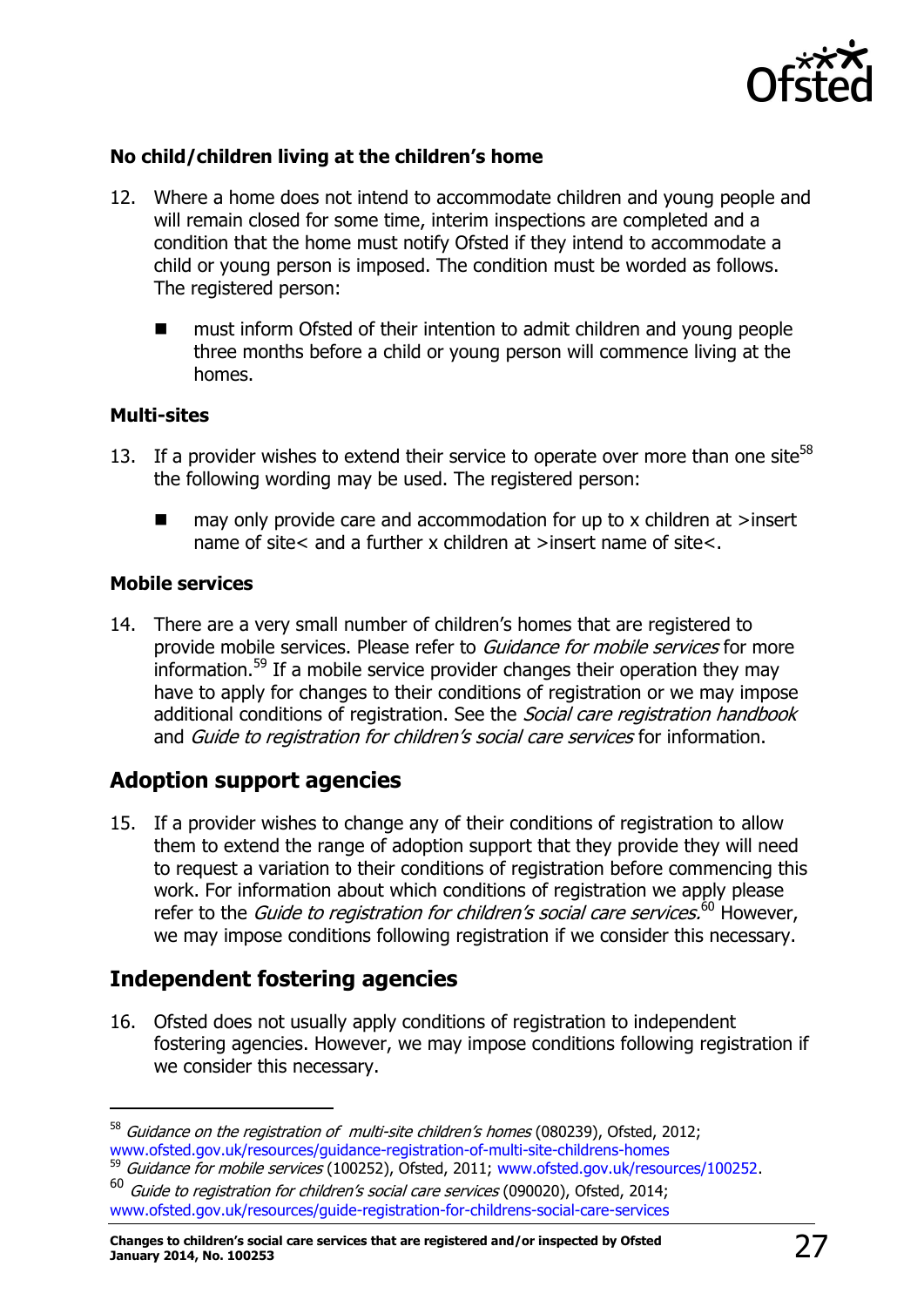

### **Residential family centres**

17. Ofsted only applies one condition of registration to all residential family centres at registration about the total number of families that the centre may accommodate. However, we may impose conditions following registration if we consider this necessary.

### **Residential holiday schemes for disabled children**

18. Ofsted applies two conditions at registration to all residential holiday schemes for disabled children. These conditions require a provider to notify Ofsted about the addresses where they will operate and the dates which the scheme will be operating. We may impose conditions following registration if we consider this necessary.

### **Voluntary adoption agencies**

19. Ofsted only usually applies conditions of registration in relation to categories of registration for voluntary adoption agencies. These define the work of a particular agency. If a provider wishes to change any of their conditions of registration to allow them to extend the range of adoption services that they provide they will need to request a variation to their conditions of registration before commencing this work. For information about which conditions of registration we apply please refer to the Guide to registration for children's social care services. 61

 $61$  Guide to registration for children's social care services (090020), Ofsted, 2014; [www.ofsted.gov.uk/resources/guide-registration-for-childrens-social-care-services](http://www.ofsted.gov.uk/resources/guide-registration-for-childrens-social-care-services)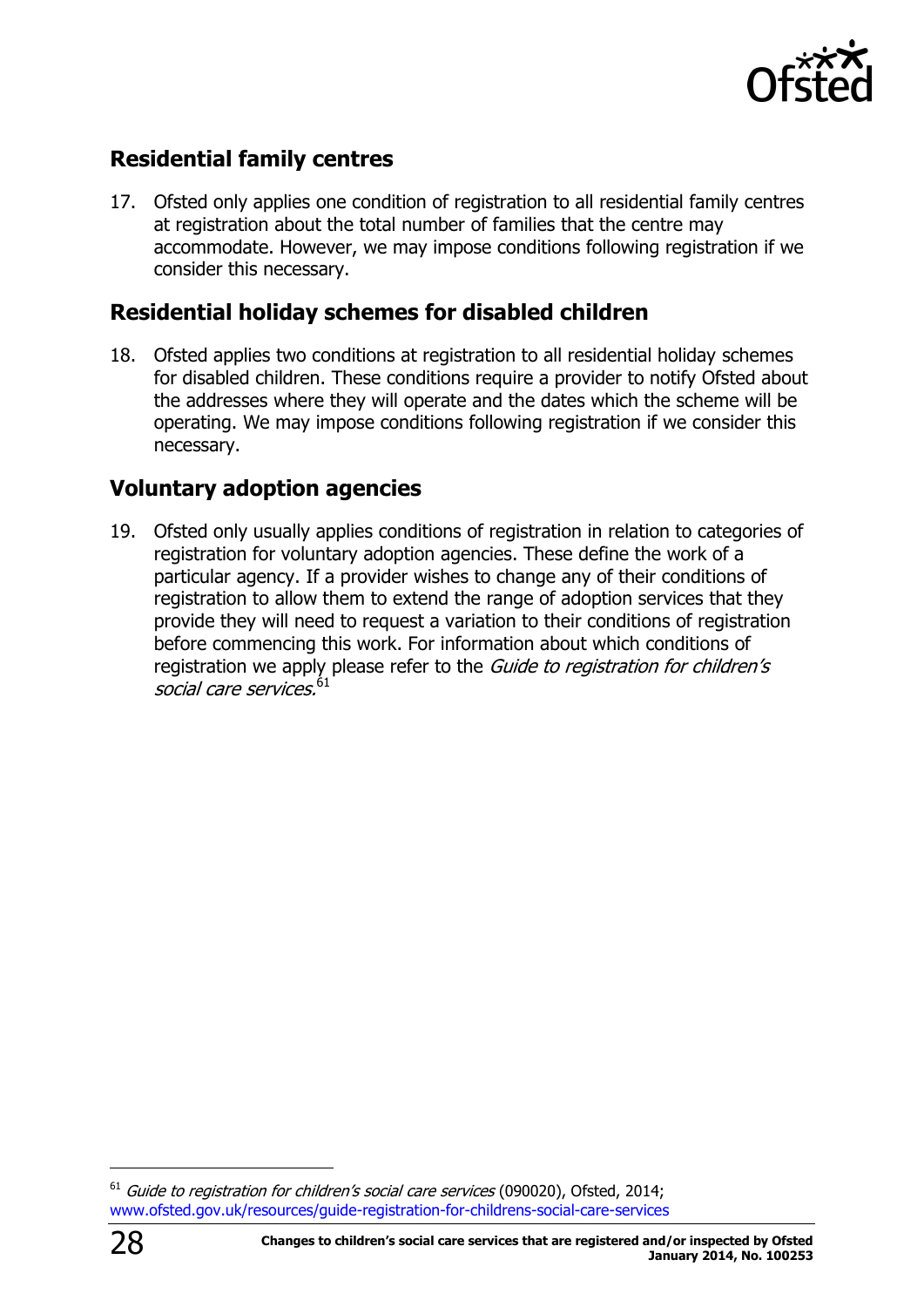

# <span id="page-28-0"></span>**Annex C: Interim management arrangements (children's homes only)**

- 1. The Care Standards Act 2000 requires any person who carries on or manages a children's home to be registered with Ofsted. Having a registered manager working in 'full-time day to day charge' is in children and young people's best interests because it best protects and promotes their safety and welfare. Further, it is a criminal offence to operate or manage a children's home without registration with Ofsted.<sup>62</sup>
- 2. A person who is to be in charge of the home for an interim period without registration is known in this guidance as the interim manager. A children's home provider must have plans in place which outline what they will do if:
	- they know that a registered manager will cease managing a children's home
	- $\blacksquare$  they know in advance that a registered manager will be absent for more than 28 days
	- an emergency situation arises which results in a registered manager ceasing to manage or being absent for more than 28 days from a children's home.
- 3. Ofsted expects providers to only have interim management arrangements in place if a registered manager:
	- unexpectedly ceases to manage a children's home
	- $\blacksquare$  is absent unexpectedly for more than 28 days.

In these situations Ofsted expects providers to ensure that any interim management arrangements fully protect and promote children and young people's safety and welfare.

- 4. Regulations require a provider to notify Ofsted that a registered manager will be, or has been, absent for more than 28 days.<sup>63</sup> They must do this at least one month before a known absence of the manager. They must notify Ofsted within one week of a registered manager being absent for 28 days or more where the absence arises as a result of an emergency.
- 5. Ofsted expects a provider to:
	- have plans to deal with an unexpected absence of the registered manager or the registered manager ceases managing the home unexpectedly. For example, how will the provider engage a manager who can meet children and young peoples' needs safely? Has the provider plans of succession that ensure

 $\overline{a}$ 

<sup>&</sup>lt;sup>62</sup> Section 11 of the Care Standards Act 2000.

<sup>&</sup>lt;sup>63</sup> The Children's Homes Regulations 2001 Regulation 37 <http://www.legislation.gov.uk/uksi/2001/3967/contents/made>

**Changes to children's social care services that are registered and/or inspected by Ofsted January 2014, No. 100253** 29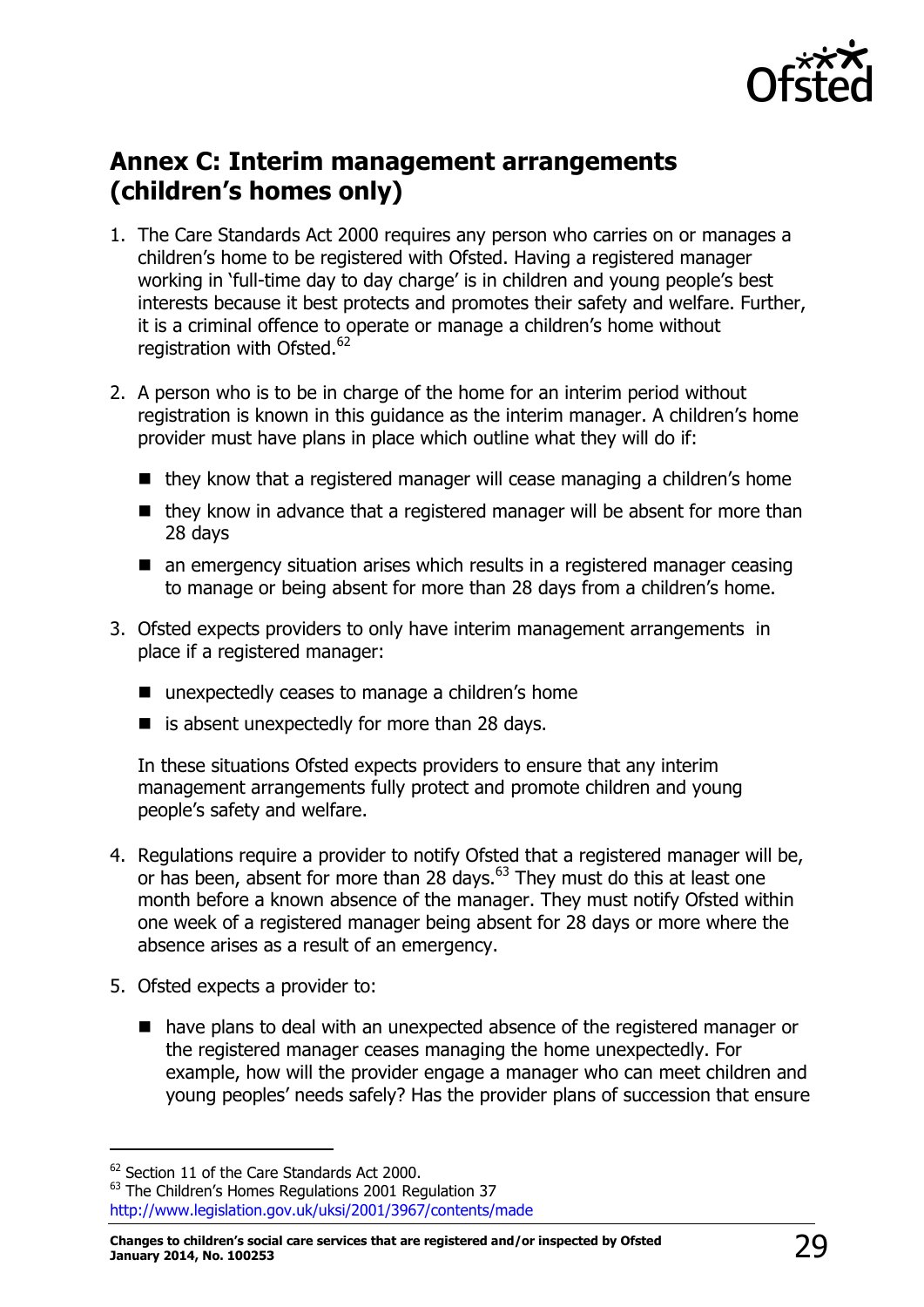

deputy managers can step into the registered manager's position in an emergency?

- $\blacksquare$  ensure that any person they employ to act as an interim manager has the relevant qualifications, skills and experience to undertake this position
- $\blacksquare$  put in place strong arrangements which support the interim manager whilst he or she is responsible for the home.
- $\blacksquare$  regularly review whether the interim management arrangements effectively protect children and young people's safety and welfare
- $\blacksquare$  regularly monitor that the interim manager is effective
- $\blacksquare$  ensure the interim manager fully understands the timescales Ofsted imposes on them to apply for registration. The provider must also ensure that an interim manager is aware that he or she must submit an application to Ofsted at the earliest opportunity if it becomes clear that the registered manager will be absent for longer than the specified timescales in paragraphs 12 onwards.

### **A registered manager gives notice that they will cease to manage a children's home**

- 6. Ofsted expects providers to have appropriate plans in place when it is known that a registered manager will cease to manage a children's home. These plans should ensure that there is a proper transition from one manager to another, including a period of handover for the incoming and outgoing manager. Detail of the arrangements should form part of the notification that providers must make to Ofsted a month before a registered manager ceases to manage the home.
- 7. The provider should also ensure that the new manager is aware of his or her responsibility to apply for registration with Ofsted within 28 days of taking up their post. They should also ensure that the new manager understands the consequence of not doing so, this being that he or she risks prosecution for managing a children's home without registration.
- 8. If we have information that providers did not manage a change of registered manager, as indicated in previous paragraphs, inspectors will take this into account when planning and undertaking their inspections. Inspectors will also take this into account if they find out that we have not been notified of a change of manager. Examples of actions we may take include, but are not limited to, bringing the date of the inspection forward and using this information to inform our judgement about the leadership and management of the home. If a provider fails to notify us of a change of manager this may also affect our view of their fitness. For more information about what regulatory action we can take, refer to the *Social care compliance handbook*.<sup>64</sup>



<sup>&</sup>lt;sup>64</sup> Social Care Compliance Handbook (2013) [http://www.ofsted.gov.uk/resources/social-care](http://www.ofsted.gov.uk/resources/social-care-compliance-handbook)[compliance-handbook](http://www.ofsted.gov.uk/resources/social-care-compliance-handbook)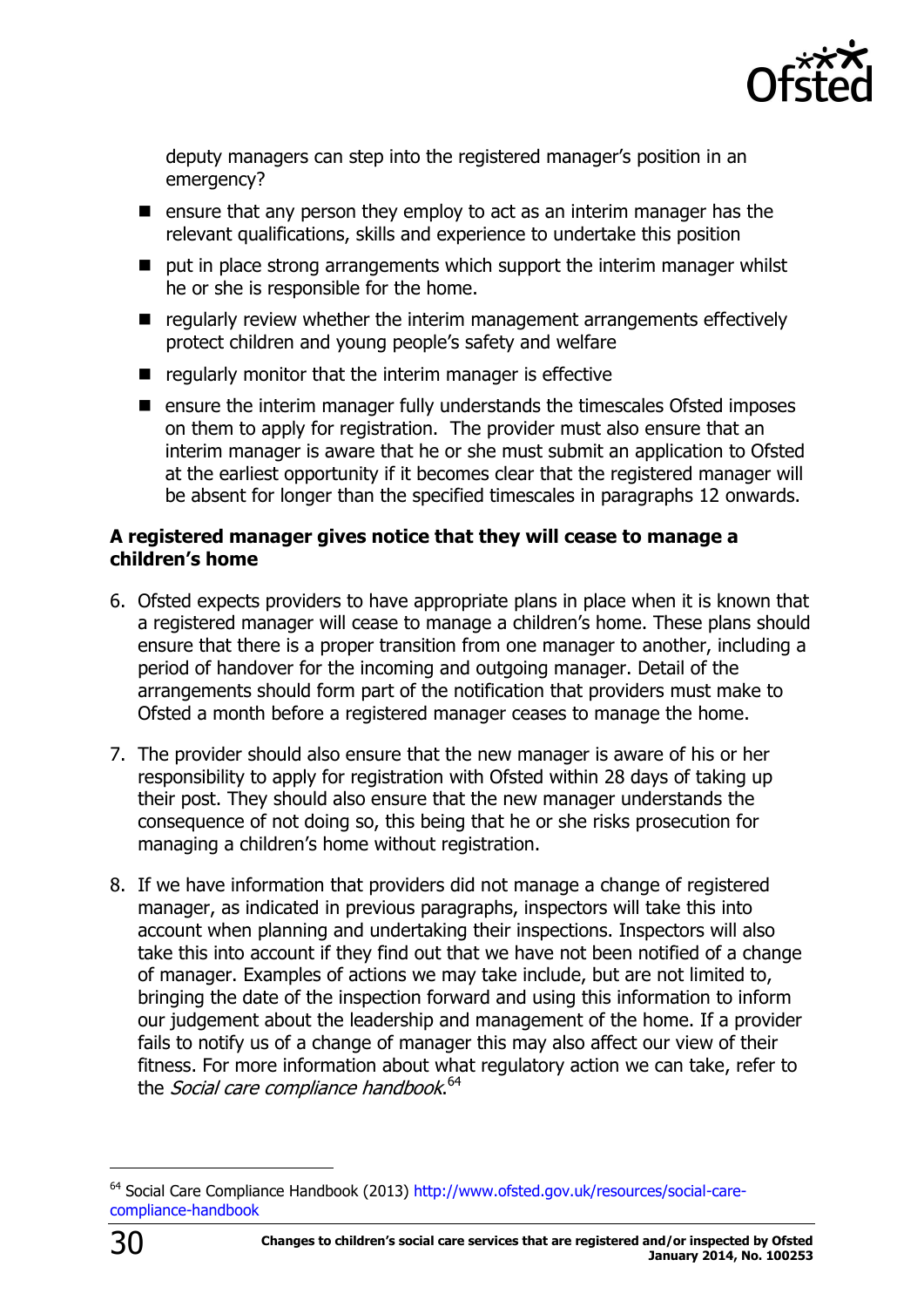

### **Known absences of a registered manager**

- 9. Registered managers may have to take a planned absence which lasts for more than 28 days. Examples are, but not limited to, planned medical treatment, maternity leave or sabbatical. In these instances the provider or registered manager must notify Ofsted in advance of the absence and provide all of the required information.
- 10.Ofsted expects providers to have an interim manager working at the children's home by the time the registered manager leaves. The provider and registered manager should also arrange a handover between the interim manager and registered manager which helps to prepare the interim manager for their role wherever possible. In these circumstances a manager must follow the guidance on registration; paragraphs 12 to 15 of this annex.

#### **A registered manager unexpectedly ceases to manage or is absent from a children's home**

11.There are circumstances where a registered manager leaves suddenly, is unable to give notice of their decision to cease managing a children's home or is suddenly absent from the home for more than 28 days. Some examples are, but not limited to: unexpected illness; illness of a dependent; or suspension. Regulations allow providers to appoint an interim manager.<sup>65</sup> In these circumstances a manager must follow the guidance below on registration.

### **Registration of an interim manager**

- 12.An interim manager must apply for registration within a maximum of 28 days if a decision is taken that this person is appointed to permanently manage the children's home. Interim management arrangements should be in place for the shortest time possible. We will continue to assess whether the arrangements are effective based on the information we hold, including notifications and regulation 33 reports and regulation 34 reports. If we are concerned about an interim manager's ability to manage the home we may require the interim manager to apply for registration immediately so that we can fully assess their suitability. For more information about what regulatory action we can take refer to the *Social* care compliance handbook.
- 13.In instances where Ofsted considers that the interim management arrangements do not protect and promote children and young people's safety and welfare this will impact on the timing and outcome of an inspection irrespective of the length of the arrangements. It may also impact on our view of a provider's fitness and as a result we may decide to take regulatory action.
- 14.We would always expect that Ofsted should have received an application to register a manager at the earliest opportunity. Where we have not received an

<sup>&</sup>lt;sup>65</sup> The Children's Homes Regulations 2001 Regulation 37 <http://www.legislation.gov.uk/uksi/2001/3967/contents/made>

**Changes to children's social care services that are registered and/or inspected by Ofsted January 2014, No. 100253** 31